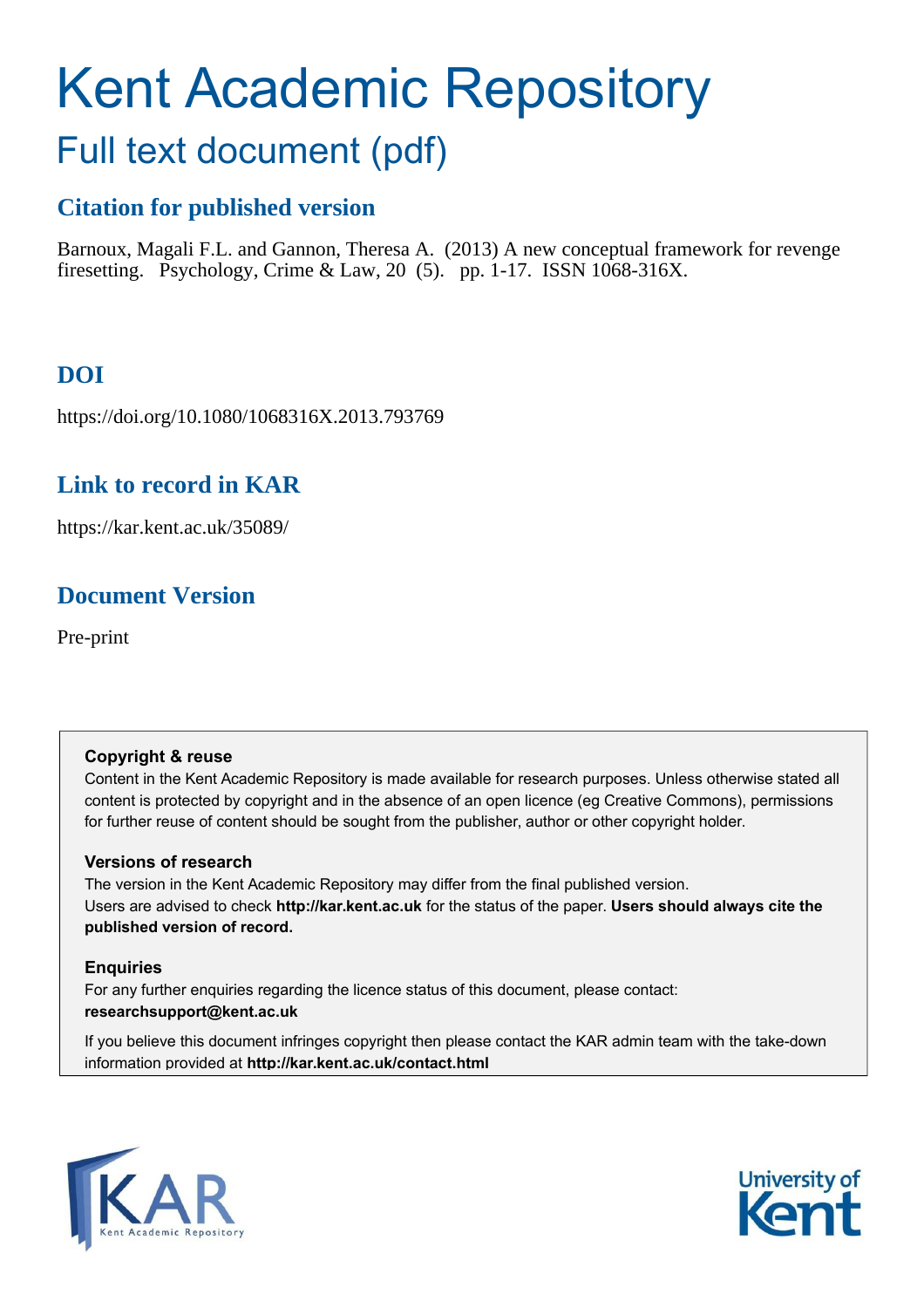Running Head: REVENGE FIRESETTING

.

A New Conceptual Framework for Revenge Firesetting

Magali Barnoux^

&

Theresa A. Gannon<sup>^</sup>

University of Kent, UK

<sup>^</sup> Magali Barnoux is a PhD Candidate at the Centre of Research and Education in Forensic Psychology (CORE-FP), University of Kent, UK.

<sup>^</sup> Theresa A. Gannon is a Chartered Forensic Psychologist and Reader at the Centre of Research and Education in Forensic Psychology (CORE-FP), University of Kent, UK.

Address all manuscript correspondence to Magali Barnoux, Centre of Research and Education in Forensic Psychology (CORE-FP), Keynes College, University of Kent, Canterbury, Kent, CT2 7NP.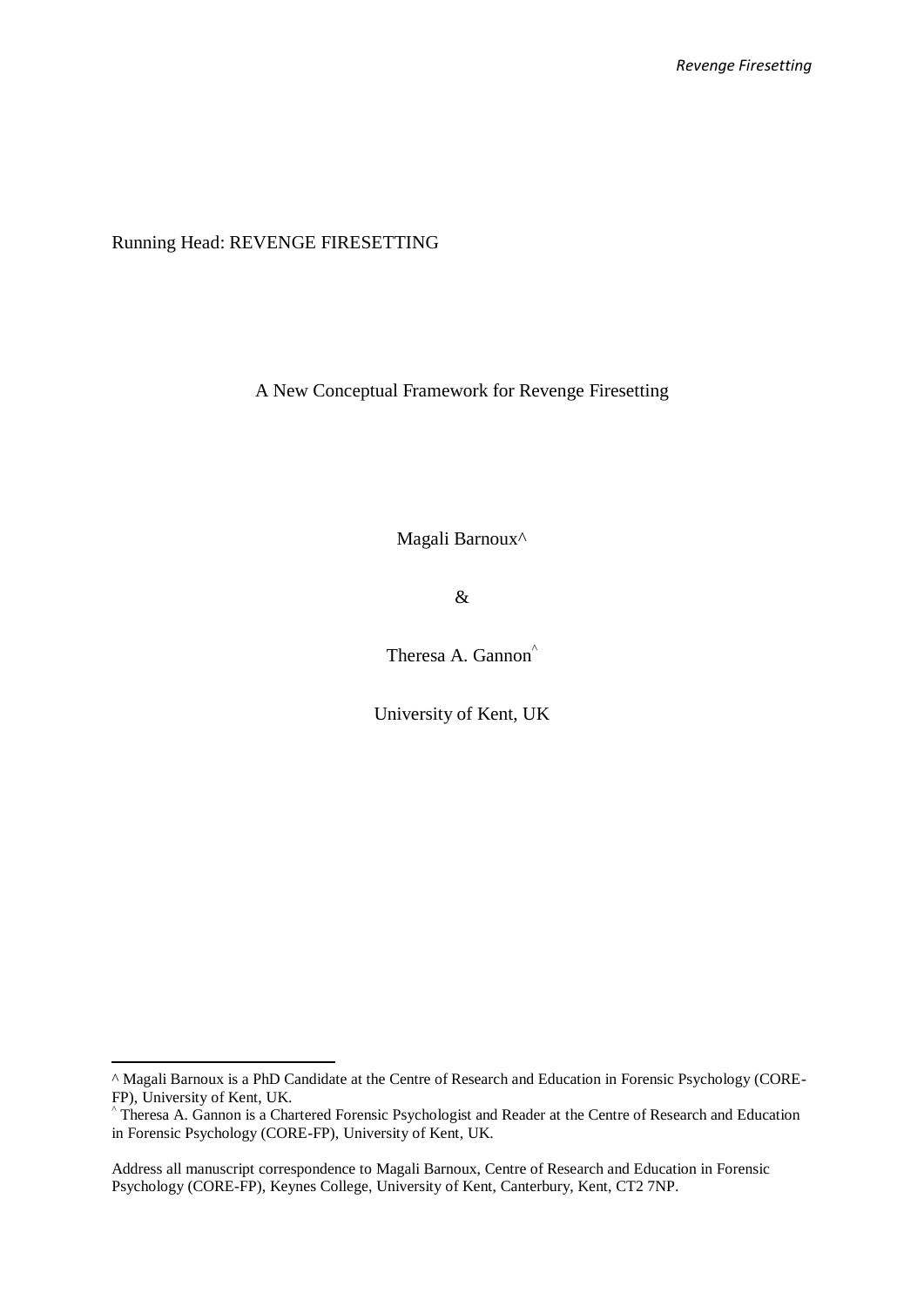#### **Abstract**

Revenge has frequently been acknowledged to account for a relatively large proportion of motives in deliberate firesetting (Lewis & Yarnell, 1951; Wood, 2000). However, very little is actually known about the aetiology of revenge firesetting. Theoretical approaches to revenge seeking behaviour are discussed. A brief review of how revenge is accounted for in existing theoretical explanations of deliberate firesetting and the known characteristics of revenge firesetters are provided. On this basis, the authors suggest, as a motive, revenge firesetting has to date been mis-conceptualised. A new conceptual framework is thus proposed, paying particular attention to the contextual, affective, cognitive, volitional, and behavioural factors which may influence and generate revenge firesetting. Treatment implications and suggestions for future research are also provided.

Keywords: revenge, anger, firesetting, arson, motive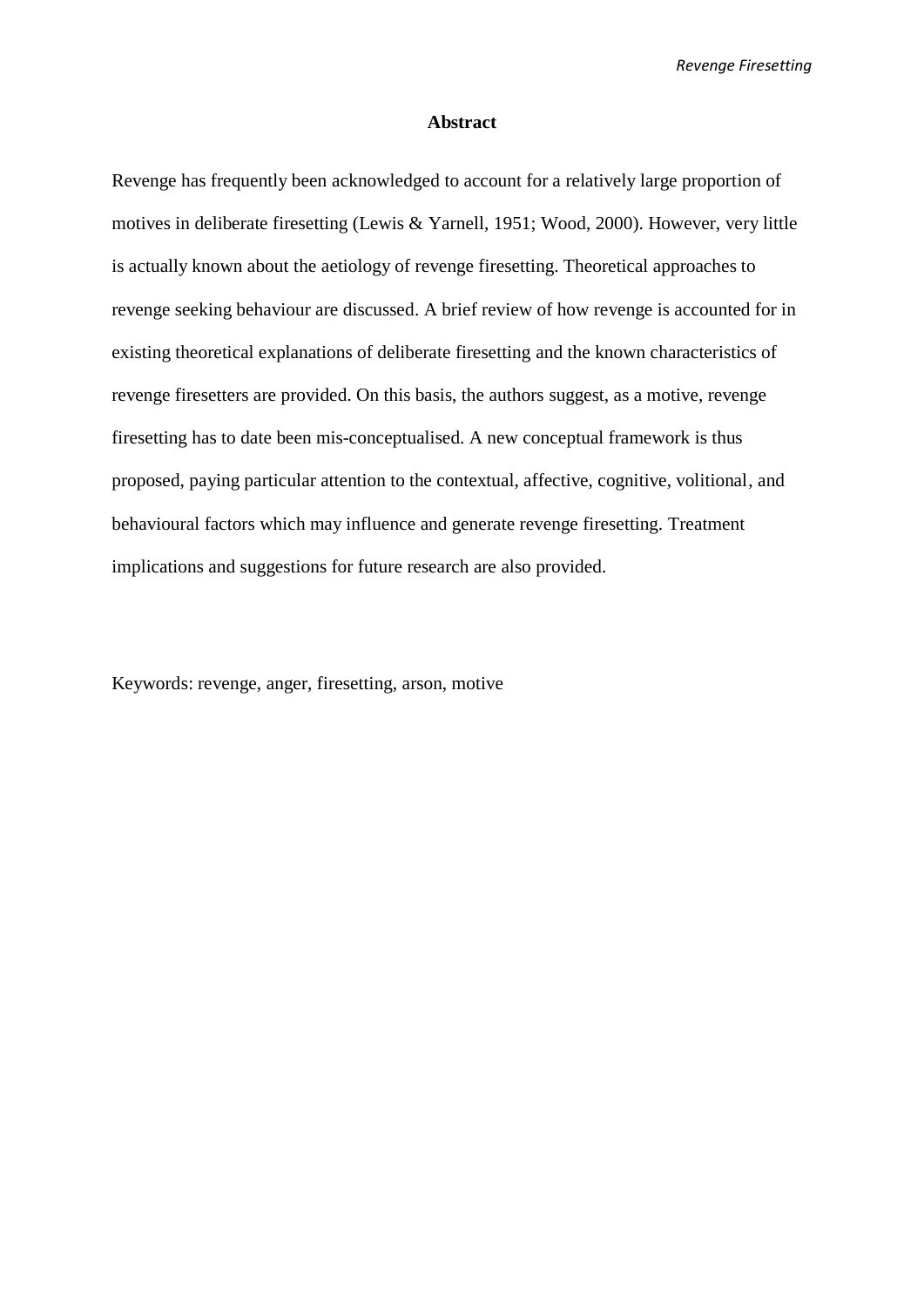#### **Introduction**

Intentionality and motivation have played a significant role in existing research and theoretical explanations of deliberate firesetting (Dickens & Sugarman, in press). Differences in these areas are considered to inform investigation and detection, management approaches, risk assessment, and intervention strategies as well as aiding the development of more comprehensive theories of deliberate firesetting (Byrne & Roberts, 2007; Dickens & Sugarman, in press; Gannon & Pina, 2010). Revenge has been cited as the most prominent motive in deliberate firesetting, (Doley, Fineman, Fritzon, Dolan, & McEwan, 2011; Inciardi, 1970; Lewis & Yarnell, 1951). Revenge is, however, yet to be examined exclusively from a social, affective, and cognitive perspective. The main aim of this paper is to provide a new conceptual framework for revenge firesetting. Initially, terminology and theoretical explanations of revenge will be addressed. Subsequently a brief review of how revenge is accounted for in current theoretical explanations of deliberate firesetting will be outlined in addition to literature examining the characteristics of revenge firesetters. This review is not intended to be exhaustive; rather only elements pertinent for the development of a new conceptual framework of revenge firesetting are highlighted. Based on this review, we then describe and evaluate a preliminary model of revenge firesetting. Our overall aim, in constructing this preliminary model is to provide psychiatrists and psychologists with an overarching theoretical framework with which to guide assessment and treatment of this poorly understood—yet complex—group of individuals.

#### **Terminology**

Pyromania, arson, and firesetting are often used interchangeably in the literature to refer to deliberate firesetting perpetrated by adults. Pyromania refers to a clinical diagnosis within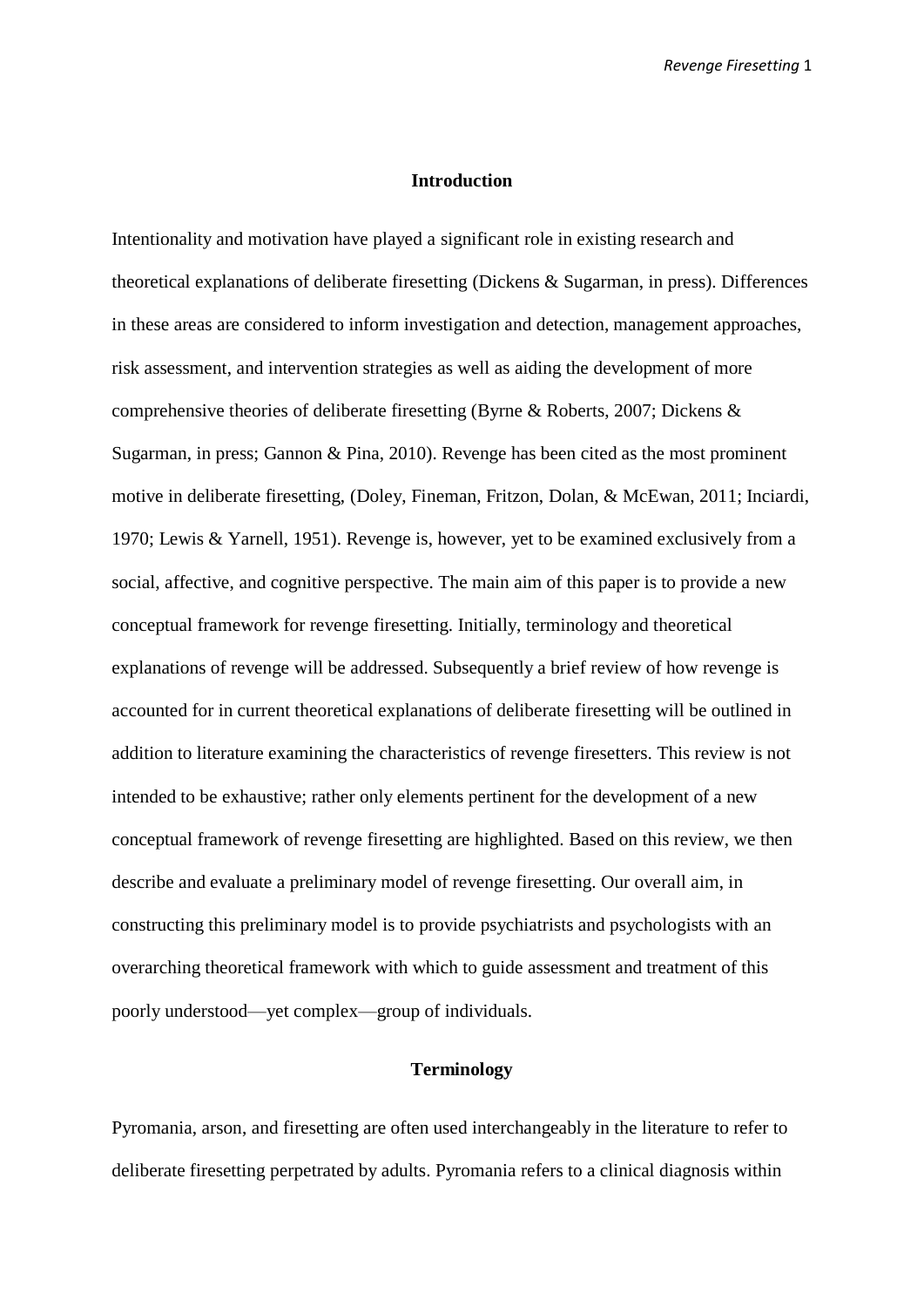DSM-IV-TR (APA, 2000) defined as, a psychiatric impulse-control disorder not otherwise specified (312:33). Certain criteria are necessary for a diagnosis of Pyromania: (1) deliberate and repeated firesetting, (2) tension/arousal prior to firesetting, (3) fascination with fire, fire paraphernalia, and the consequences of fire, and (4) enjoyment or gratification when setting fires or participating in the aftermath (Gannon & Pina, 2010). Other possible motives must also be ruled out including economic gain, anger or revenge, or any form of judgement impairment such as mental illness. The firesetting should also not be accounted for by any other psychiatric diagnoses of conduct disorder or anti-social personality disorder. A diagnosis is rarely used by consulting professionals (APA, 2000) and individuals who set fires in order to gain revenge would be ruled out from diagnosis. Consequently, pyromania is not an adequate term for use in the context of revenge firesetting.

Legally, deliberate firesetting is referred to as Arson. Arson is generally defined as the deliberate destruction of property, by fire, for unlawful purposes, with or without the intent to endanger life and falls under the Criminal Damage Act (1971) in England and Wales (The National Archives, 2011). However the legal definition of arson may vary across jurisdictions and countries in its' definition and only includes those individuals who have been convicted of this particular offence (Gannon & Pina, 2010). Thus, it may not encapsulate all individuals with a history of firesetting, particularly those who may not have received a conviction for their offence. Consequently, the broader term of 'firesetting' is used in this paper to refer to all intentional acts of setting a fire. Furthermore, unless otherwise stated, for the purpose of clarity and focus, we will concentrate our discussions on adult male firesetting. Readers interested more generally in child or adult female firesetting should consult Lambie and Randell (2011) and Gannon (2011) respectively.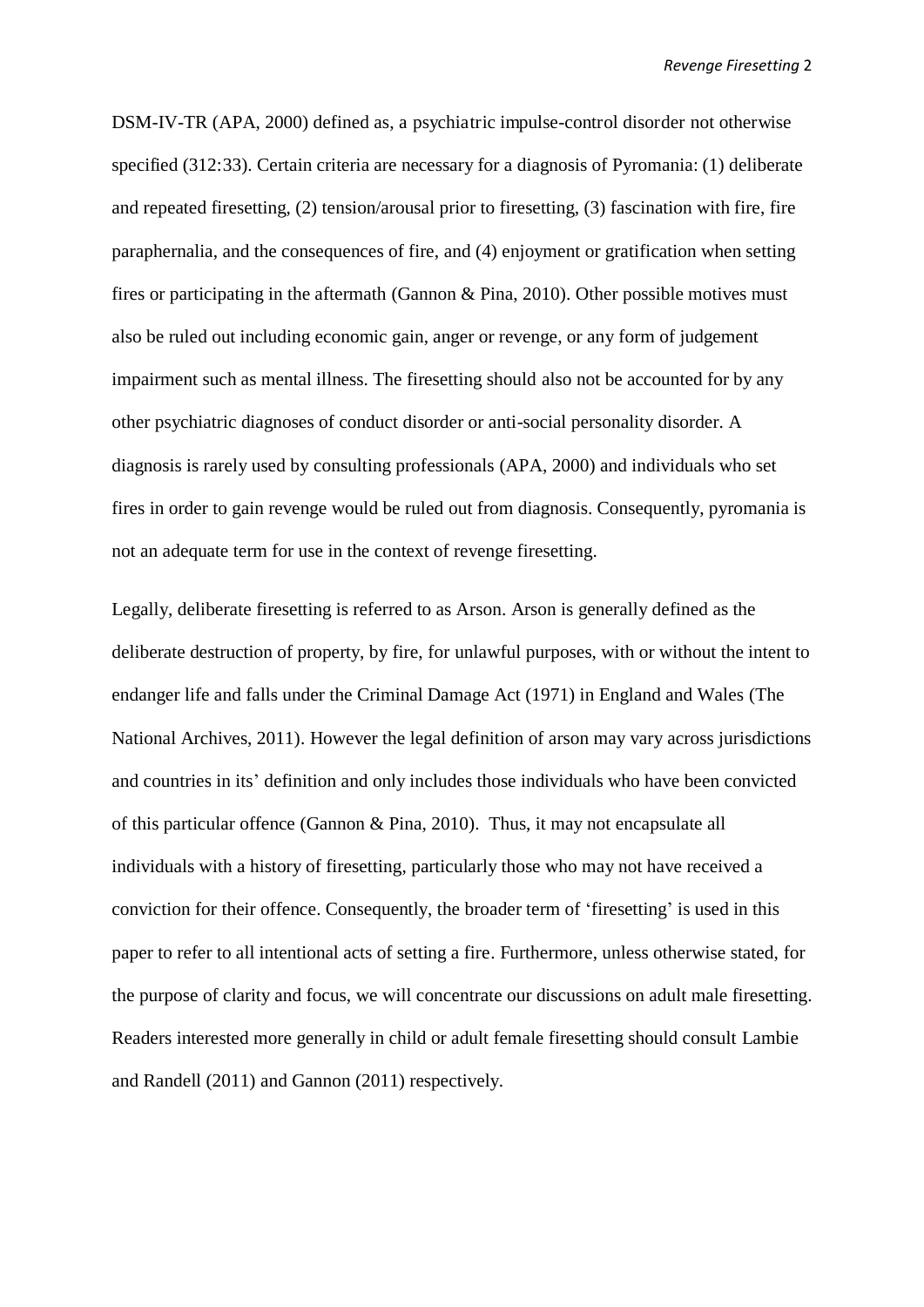#### **Theoretical Explanations of Revenge**

Revenge, from a lay person's perspective, is generally defined as *"the action of hurting or harming someone in return for an injury or wrong suffered at their hands; retribution"* (Oxford Dictionnairies, 2010). It is equated with achieving some sort of 'payback' or 'getting even' and is generally understood as a personal response to unfair treatment (Gollwitzer & Denzler, 2009). Psychologists have theorised that revenge implies a retributive principle: "the quantity and quality of the revenge should be approximately proportional to the amount of harm implied in the original offence*"* (Gollwitzer & Denzler, 2009, p 840). In other words, the goal of revenge is to restore equity (Bies & Tripp, 1996; Crombag, Rassin & Horselenberg, 2003; McLean Parks, 1997; Skarlicki & Folger, 1997; Stillwell, Baumeister, & Del Priore, 2008; Tripp & Bies, 1997; Tripp, Bies & Aquino, 2002).

Equity is either restored through what has been termed comparative suffering (Frijda, 1994) or through enforced understanding (French, 2001). The Comparative Suffering Hypothesis proposed by Frijda (1994) stipulates that it is the amount of suffering that needs to be calibrated between the avenger and the perceived or real 'wrongdoer'. Revenge will only be satisfied if the wrongdoer is perceived to suffer at least to an equal degree as the person on whom the original injustice was afflicted. It makes no difference whether this suffering is afflicted by the avenger, by a third party, or by accident (Gollwitzer & Denzler, 2009). Conversely, the Understanding Hypothesis proposed by French (2001) suggests revenge aims at delivering a message to make the wrongdoer understand that their behaviour was morally unacceptable (Gollwitzer & Denzler, 2009). Revenge is only satisfied if the wrongdoer acknowledges that revenge was taken against them because of their reproachable behaviour (Gollwitzer & Denzler, 2009; Miller, 2001; Vidmar, 2001).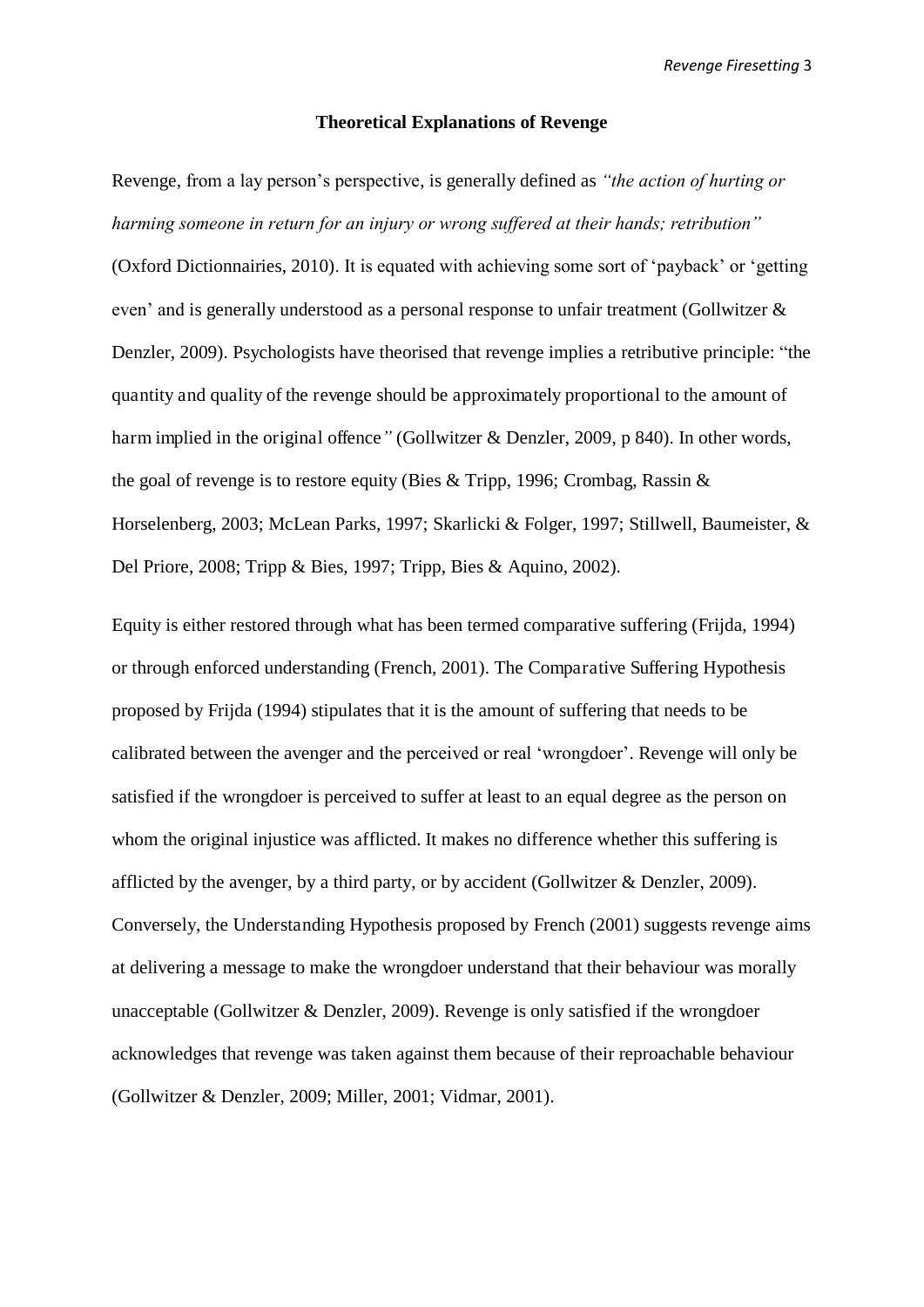A key concept in understanding the process of revenge is proportionality (Gollwitzer & Denzler, 2009). An interpersonal conflict could be resolved by a precisely balanced act of revenge in which the magnitude of the revenge act would be commensurable to the magnitude of the original offense or injustice (Stillwell, Baumeister & Del Priore, 2008). However, research suggests calculating such magnitudes can be subject to personal biases, particularly role-based biases, thus rendering the means or method of the revenge act less than desirable and an equitable outcome improbable (Stillwell, Baumeister & Del Priore, 2008). This has been referred to as the Magnitude Gap (Baumeister, 1997; Stillwell, Baumeister & Del Priore, 2008). Essentially, the avenger may afflict a level of harm perceived as equalling their original suffering, but this is likely to appear unnecessarily severe to the original perpetrator (Stillwell, Baumeister & Del Priore, 2008). Research suggests individuals are more sensitive to the injustices they suffer than the ones they perpetrate (Stillwell, Baumeister & Del Priore, 2008). In other words, avengers are likely to portray the revenge as equitable, whereas recipients portray it as excessive (i.e., both avenger and victims portray themselves as victims; Gollwitzer & Denzler, 2009; Stillwell, Baumeister & Del Priore, 2008).

#### **Revenge Firesetting: Existing Theoretical Explanations**

Three main aetiological theories of deliberate firesetting currently exist: unilateral classificatory systems (taxonomies and crime scene classifications), single factor and multifactor theories (see Gannon & Pina, 2010 for a review).

#### **Unilateral Classificatory Systems**

Revenge is highly prevalent in unilateral classificatory systems of deliberate firesetting. Since taxonomies and crime scene classifications subtype heterogeneous offender groups based upon offence, crime scene characteristics, and hypothesised motivational factors underlying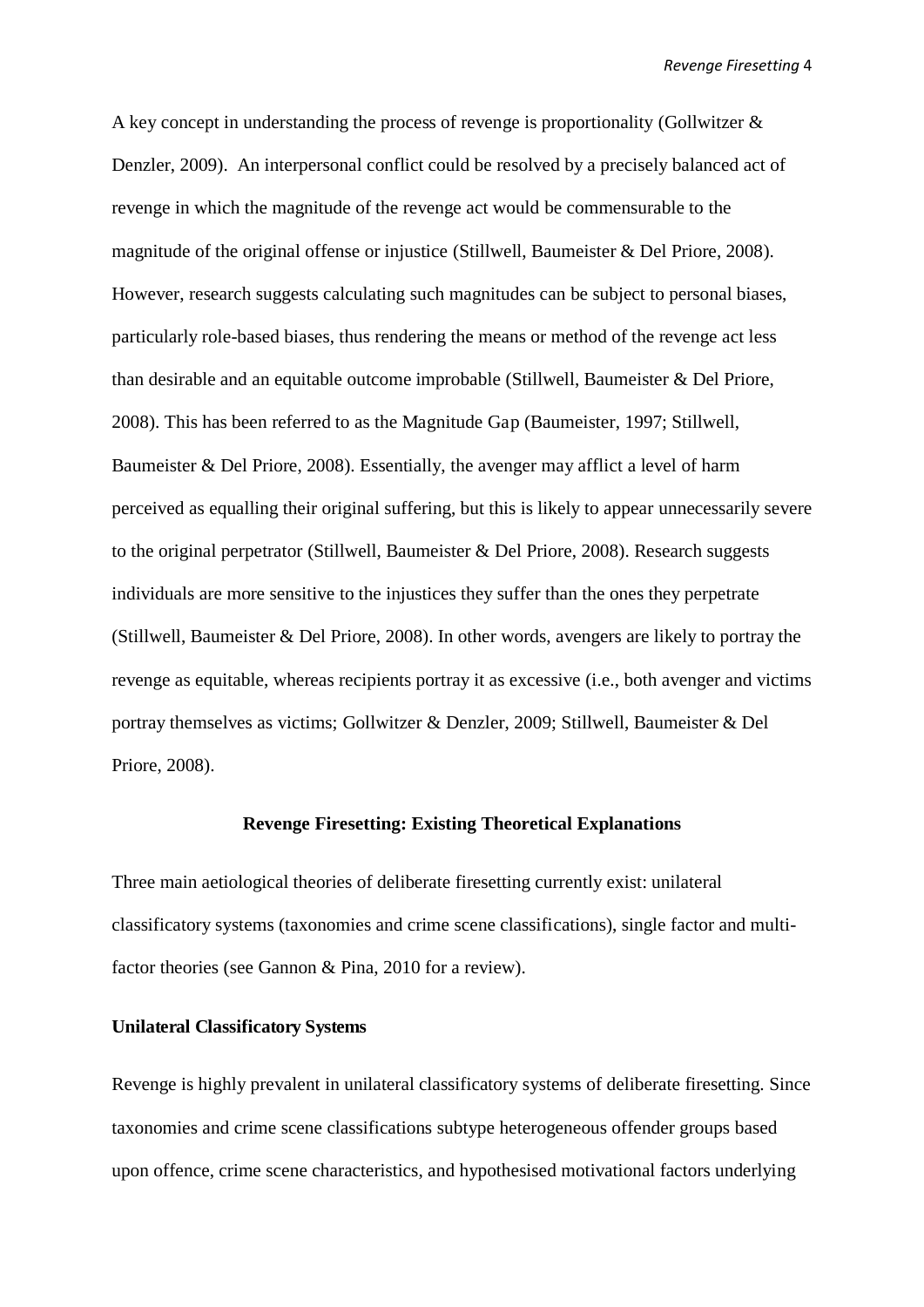firesetting, it is no surprise revenge—the most prominent known motive in deliberate firesetting—features as a popular category. Here, revenge accounts for 13% to 58% of all motives in deliberate firesetting, with the majority of estimates from studies appearing to fall around the 30% mark (Bradford, 1982; Dennet, 1980; Hill, et al., 1982; Hurley & Monahan, 1969; Icove & Estepp, 1987; Inciardi, 1970; Koson & Dvoskin, 1982; Lewis & Yarnell, 1951; Murphy & Clare, 1996; O'Sullivan & Kelleher, 1987; Prins, 1994; Prins, Tennent, & Trick, 1985; Rautaheimo, 1989; Rider, 1980; Rice & Harris, 1995; Ritchie & Huff, 1999; Scott, 1974; Swaffer & Hollin, 1995; Vreeland & Levin, 1980; Wood 2000).

Revenge firesetters have been characterised as choosing two targets in their offence: the person and/or institutional target and the property or building they choose to set the fire in as a means of attacking their person target. Studies have found victims to include partners, rival partners, landladies, relatives, neighbours, employers, institutions and figures of authority (Lewis & Yarnell, 1951; O'Sullivan & Kelleher, 1987; Prins, 1994). Revenge firesetters have been found most likely to attack properties they had an association with and as such tend to be well acquainted with property location, access routes and routines of the occupants (Wood, 2000). The most common properties targeted by revenge firesetters are suggested to be residential properties (Icove & Estepp, 1987; Lewis & Yarnell, 1951; Wood, 2000). Revenge firesetters are considered generally solitary and their attack is characterised by setting single rather than multiple fires (Lewis & Yarnell, 1951; Wood, 2000), repeatedly targeting others with deliberate fires as a form of revenge (Canter & Fritzon, 1998). Such individuals are likely to offend near their own home, plan their attack and use accelerants (Icove & Estepp, 1987; Lewis & Yarnell, 1951; Wood, 2000). Animosity, rage, and the intent to inflict personal harm on their victim underpin this type of firesetter (Kocsis & Cooksey, 2002).

#### **Single- and Multi-Factor Theories**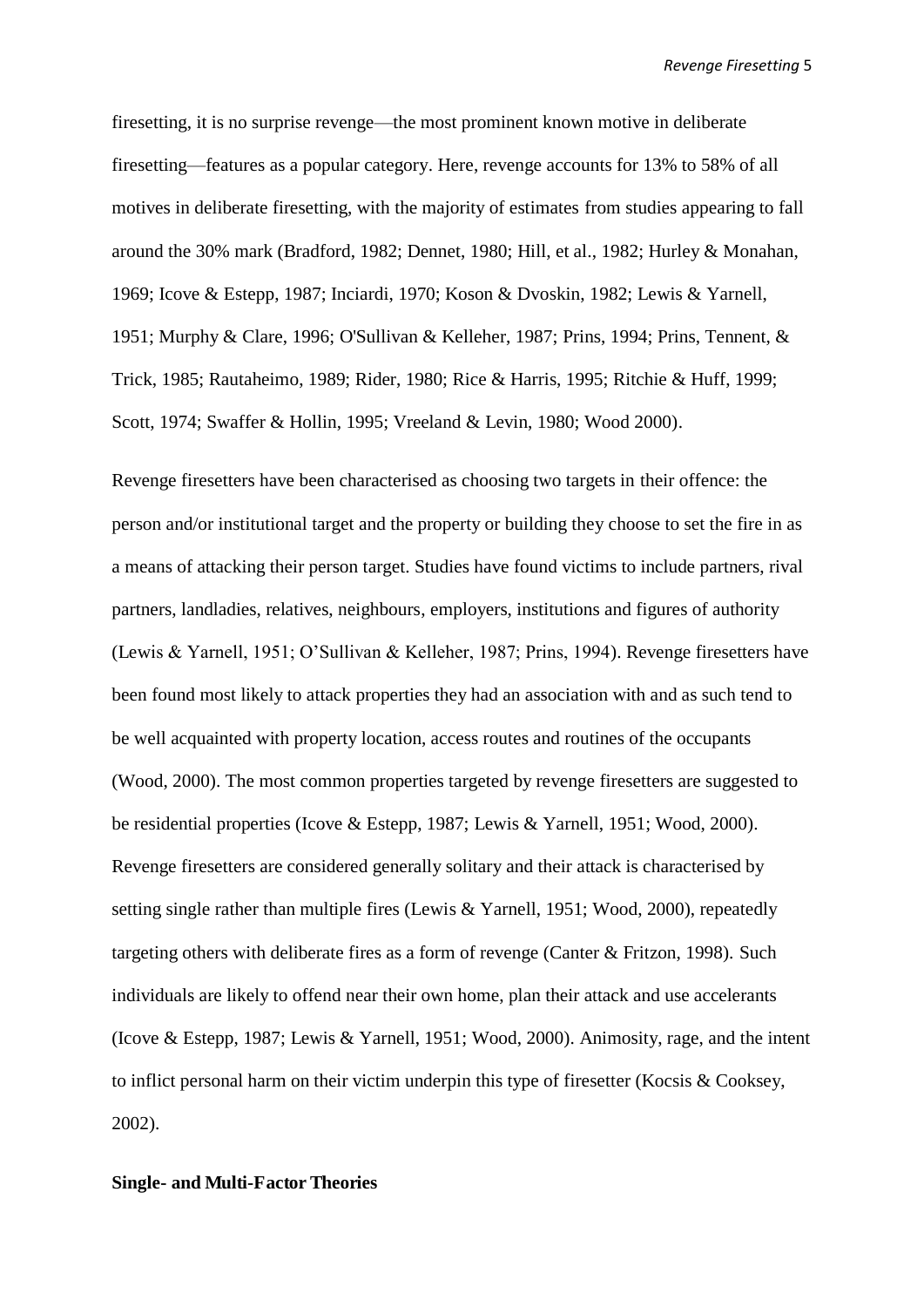Single-factor and multi-factor theories cite revenge as a motive, one of several factors located within a wider aetiological account of deliberate firesetting.

Single factor theories focus on explaining a solitary factor and its causal relationship to offending. There are three known single factor theories on deliberate firesetting as outlined by Gannon and Pina (2010): psychoanalytical theory (Freud, 1932), theories of biological disorders (Virkkunen, Nuutila, Goodwin & Linnoila, 1987; Virkkunen et al., 1994) and social learning theory (Bandura, 1976; Kolko & Kazdin, 1986; Macht & Mack, 1968; Singer & Hensley, 2004; Vreeland & Levin, 1980). Only social learning theory appears to provide an account of revenge or anger-related firesetting from a developmental and social context. Here, firesetting is viewed as resulting from key formative learning (e.g., via modelling or imitation) and reinforcement contingencies (Bandura, 1976; Kolko & Kazdin, 1986; Vreeland & Levin, 1980). The theory predicts poor childhood socialization characterized by exposure to negative developmental experiences (i.e., perceived failure), and negative role models may result in aggression, poor coping skills, and lack of assertiveness and it is these traits which are likely to increase an individual's propensity to light fires in an attempt to gain positive environmental control (Vreeland & Levin, 1980). For example, a child may experience key sensory reinforcement from firesetting, or positive attention from otherwise neglectful caregivers (see Gannon, Ó Ciardha, Doley, & Alleyne, 2011; Vreeland & Levin, 1980).

Multi-factor theories unite single factor theories into an overview of the offending behaviour and provide an account of how each of the factors interact to produce conditions likely to result in offending. There are three known multi-factor theories of deliberate firesetting: Functional Analysis Theory (Jackson, Glass & Hope, 1987), Dynamic Behaviour Theory (Fineman, 1980; 1995) and the Multi-Trajectory Theory of Adult Firesetting (M-TTAF; Gannon et al., 2011). Although revenge is not explicitly documented within Functional Analysis Theory (Jackson et al., 1987), it features as a possible motive underpinning the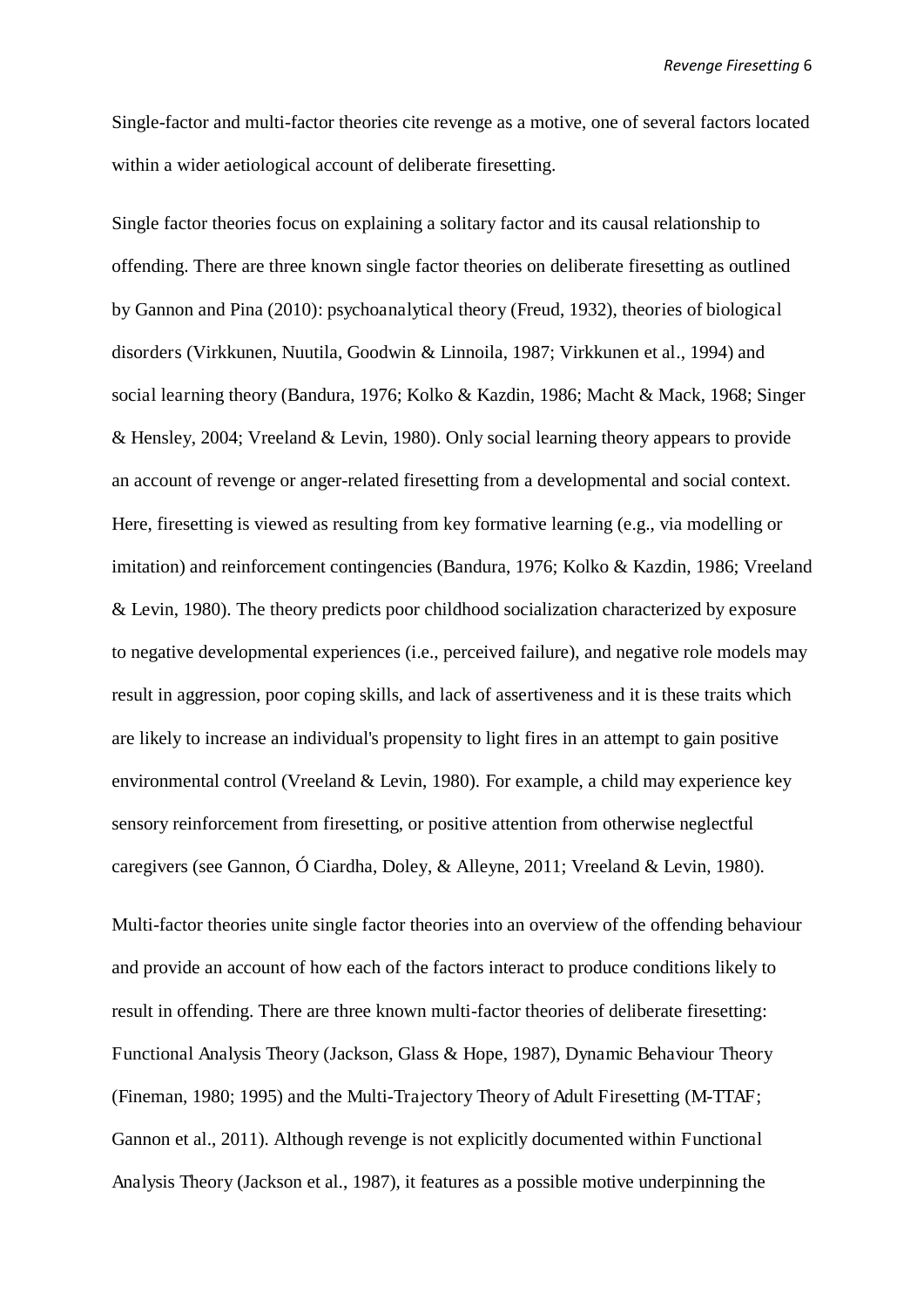Delinquent/Anti-Social Firesetter in Dynamic Behaviour Theory (Fineman, 1980; 1995). These offenders are characterised by anti-social behaviour, an interest in vandalism and hate crimes, a lack of empathy and the intent to inflict harm on their victims (Fineman, 1980; 1995). In the M-TTAF, revenge also features as a possible motive underpinning the Antisocial and Grievance trajectories as outlined in the second tier of the model (Gannon et al., 2011). These firesetters are suggested to hold problems in the areas of anger and aggression and are likely to be characterised by offence supportive attitudes, anti-social behaviour, impulsivity, self-regulation issues, poor communication skills, inappropriate scripts and/or schemas surrounding fire, low assertiveness, and rumination (Gannon et al., 2011). Thus, professionals typically conceptualise revenge-motivated firesetting as stemming either from some general overall anti-sociality (i.e., antisocial values, antisocial personality disorder; Fineman, 1980; 1995; Gannon et al., 2011), or from self-regulation deficits specially linked to anger, hostility and poor communication style (Gannon et al., 2011).

#### **Revenge Firesetting: New Perspectives**

While revenge appears to be regularly accounted for in the literature, findings are scattered across the unilateral classificatory systems, social learning theory, Dynamic Behaviour Theory and the M-TAFF, thus rendering a comprehensive understanding of the aetiology of revenge firesetting difficult. Further, the majority of findings are drawn from unilateral classificatory systems which have generally received poor reviews in terms of empirical adequacy, reliability and validity, external consistency, unifying power, clinical fertility, and explanatory depth (for detailed reviews see Dickens & Sugarman, in press ; Gannon & Pina, 2010). Of particular relevance, descriptive detail about the firesetters represented in the revenge categories is non-existent in some studies (Kocsis, 2002), unextensive in others (Inciardi, 1970) and not one study offers an adequate conceptual framework of revenge as a motivational driver.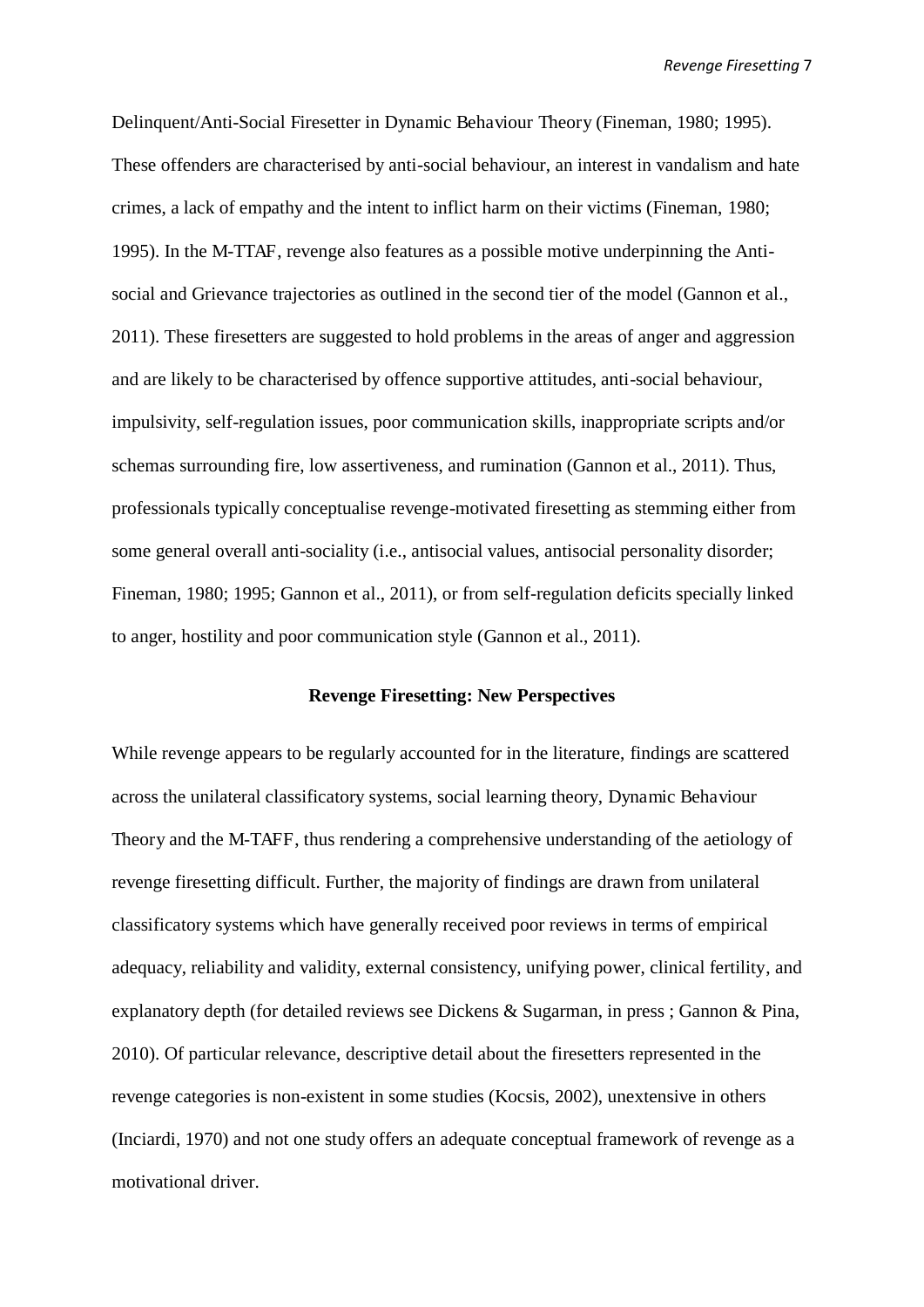Within the firesetting literature, revenge is currently viewed as a motivational driver; however psychological theories of revenge would actually suggest it to be an end goal (Wood, 2000). Thus, the act of seeking revenge should rather be conceptualised as a sequence or chain of behaviour whereby contextual, affective, cognitive, and volitional states drive an individual to fulfil the goal of revenge by setting a fire. Identifying these states in terms of needs and intentions are key to understanding how an individual forms the desire to seek revenge and how this desire is translated into intent and subsequent action.

In order to re-conceptualise revenge firesetting from this perspective, a theory knitting approach was adopted. Theory knitting seeks to integrate the best aspects of a set of given theories with previous research and conceptualisations regarding the domain under investigation to provide a unified explanation of a given problem area (Kalmar & Sternberg, 1988). Thus, a new conceptual framework was developed drawing on theoretical explanations of revenge seeking behaviour and findings from existing unilateral classificatory systems, social learning theory, Dynamic Behaviour Theory and the M-TTAF. These were combined with popular concepts in model development drawn from social and cognitive psychology (e.g., the General Aggression Model; Anderson & Bushman, 2002; Anderson & Dill, 2000), and the psychology of emotion and motivation. As such, the aim of drawing together these resources was to provide a more useful understanding of the social, affective, volitional, and cognitive factors which may contribute to revenge firesetting.

#### **Preliminary Model of Revenge Firesetting**

Figure 1 depicts our hypothesised chain of behaviour for revenge firesetting, set out in three stages: (1) An interpersonal conflict, (2) The emotional or affective and cognitive response to that conflict in the form of an emotional episode, and (3) Firesetting as a goal directed behaviour. We theorise a real or perceived interpersonal conflict with an individual or social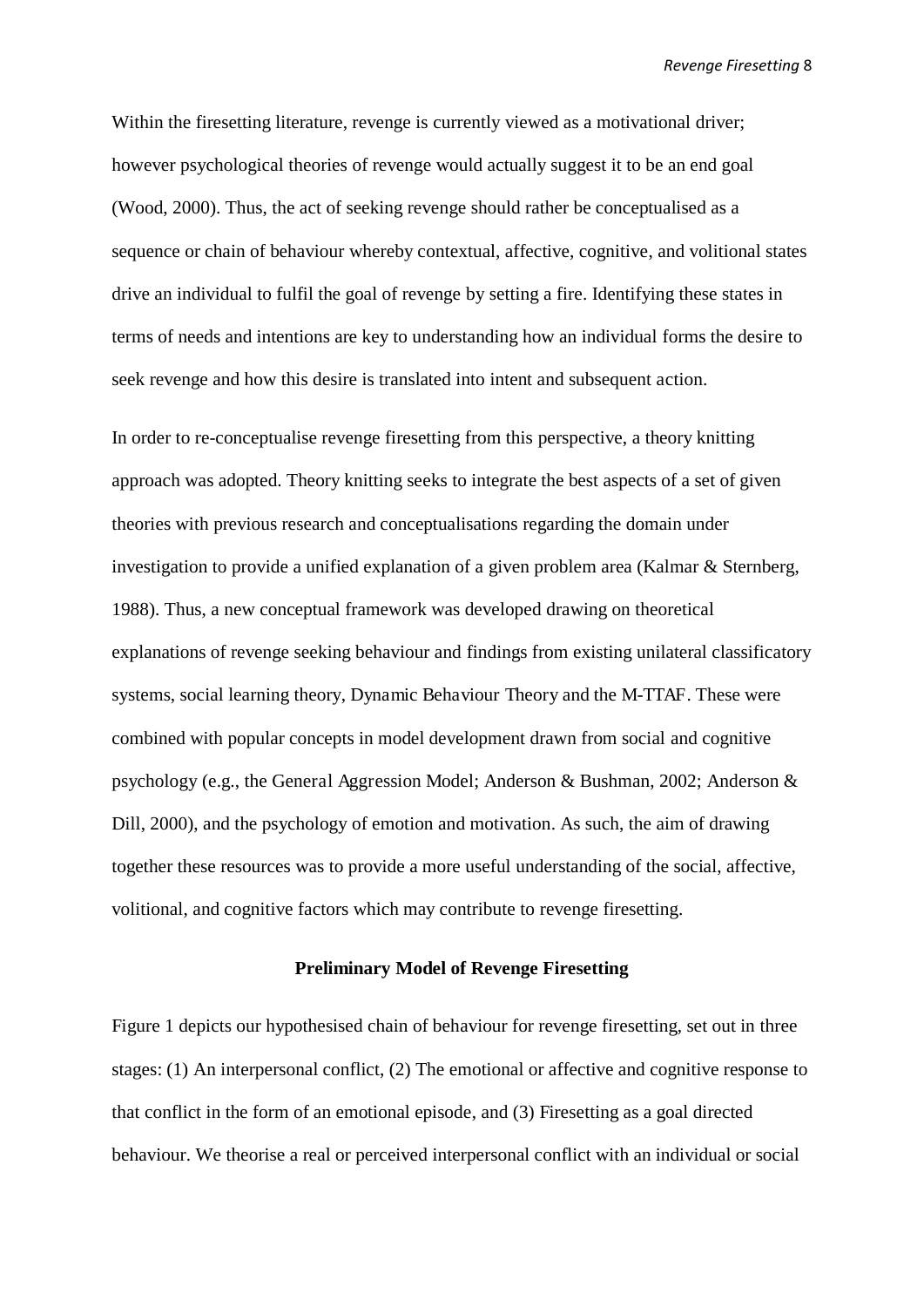order generates a negative emotional episode, which, combined with influencing psychological and dis-inhibiting factors, produces the desire and subsequent intent to seek revenge. Firesetting is then chosen as the appropriate goal directed behaviour in order to inflict either comparative suffering or enforced understanding to restore equity through retribution.

#### **1. Interpersonal Conflict: Individual and/or Social.**

It is hypothesised an interpersonal conflict, real or perceived, with either an individual or a social order is at the root of revenge seeking behaviour. Social and cognitive theories tend to posit that offending behaviour is triggered by a social context or results from a social encounter perceived as problematic, for example the General Aggression Model (Anderson & Bushman, 2002; Anderson & Dill, 2000), and related research suggests certain types of offenses tend to result in revenge seeking behaviour, in particular those that involve trust, rule violations, or interpersonal derogations (Aquino, Tripp & Bies, 2006; Bies & Tripp, 1996). Koson and Dvoskin (1982) reviewed the affective states of their sample of deliberate firesetters and found there appeared to be a preponderance of contextual issues suggesting conflict, revenge, aggressive, or retaliative motives. Further, relationship problems were found to account for 37% of desires for revenge in deliberate firesetting (Icove & Estepp, 1987). Lewis and Yarnell (1951) found the majority of firesetters motivated by revenge held a deep-seated grievance against an authority or social order - the community was often regarded as a hostile environment threatening the individual's integrity. The personal nature of targets would also suggest revenge firesetting results from an interpersonal conflict: victims are likely to be known to the offender (e.g., partners, rival partners, landladies, relatives, neighbours, employers, institutions and figures of authority) and properties attacked (e.g., residential properties) are likely to be of personal significance to the revenge firesetter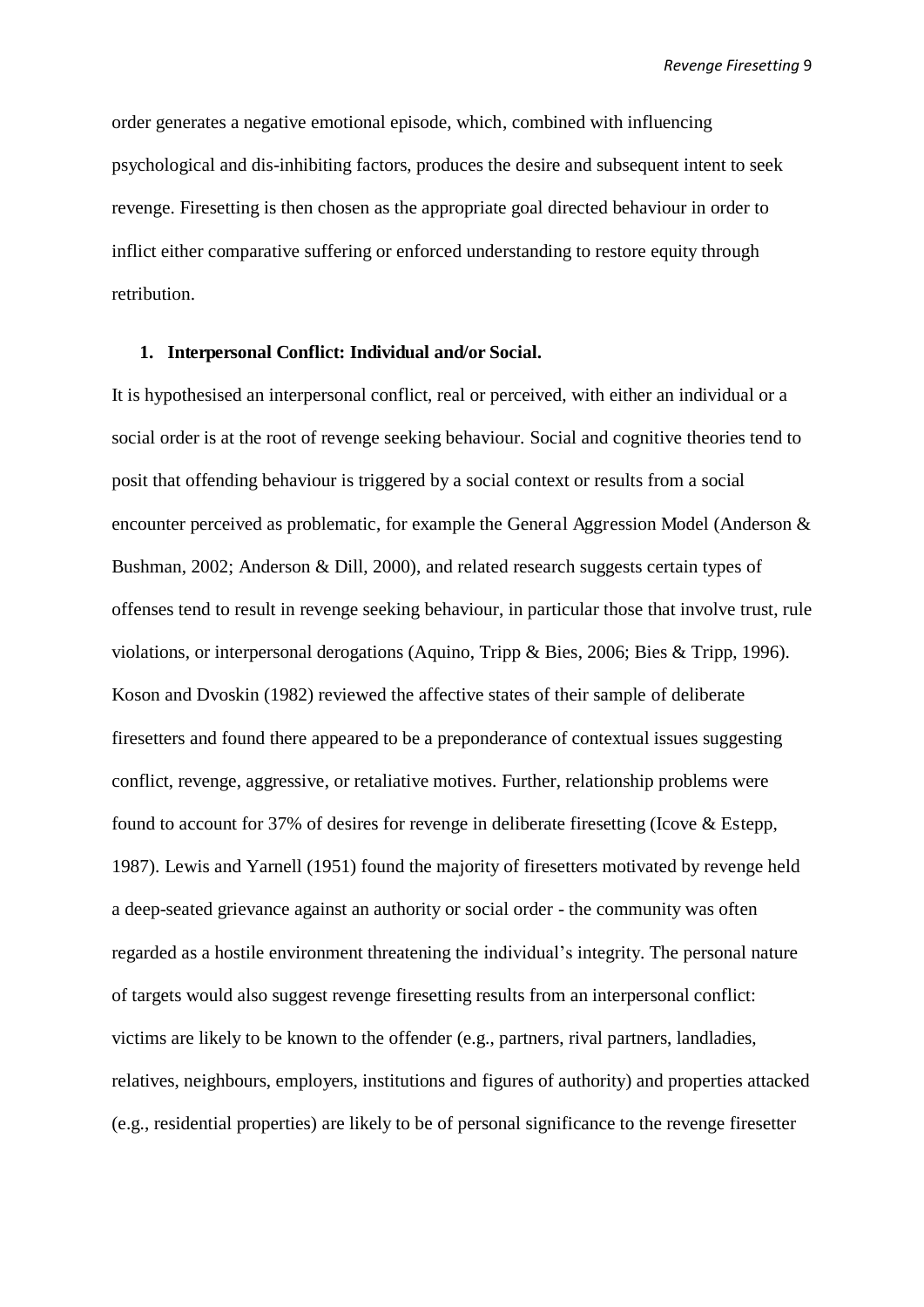(Koson & Dvoskin, 1982; Lewis & Yarnell, 1951; O'Sullivan & Kelleher, 1987; Prins, 1994).

#### **2. Emotional Episode: Affective and Cognitive Response**

The interpersonal conflict is hypothesised to generate an affective and cognitive response in the form of an emotional episode, defined as a *"series of emotional states extended over time*  and organised around an underlying t*heme"* (Weiss & Beal, 2005, p. 6). The beginning of an emotional episode includes an evaluative perception of the nature of events known as appraisal (Lazarus, 1991). Emotional appraisal evaluates events or objects as significantly affecting a person's concerns, goals, or values in a positive or negative way (Parrott, 2004) and as such contains a cognitive component (Solomon, 1976). It is this response which is influenced by pre-existing psychological and dis-inhibiting factors hypothesised to increase the likelihood of revenge seeking behaviour.

Psychological and dis-inhibiting factors.

Psychological and dis-inhibiting factors function as moderators within the cognitive and affective response to an interpersonal conflict. These variables are hypothesised to affect the direction and/or strength of the relationship between the emotional appraisal of an interpersonal conflict and the generation of the desire and subsequent intent to seek revenge.

High levels of psychological disorders (delusions, paranoia, psychosis, schizophrenia) and mental illness (depression and anxiety) have been found in firesetters motivated by revenge and have been suggested to influence revenge seeking behaviour (Lewis & Yarnell, 1951; O'Sullivan & Kelleher, 1987; Prins, 1994; Rautaheimo, 1989). Personality and emotional variables suggested to influence revenge seeking behaviour in deliberate firesetters include: low assertiveness (Gannon et al., 2011; Jackson et al., 1987), self-regulation issues (Gannon et al., 2011), poor communication (Gannon et al., 2011; Jackson et al., 1987), low self-esteem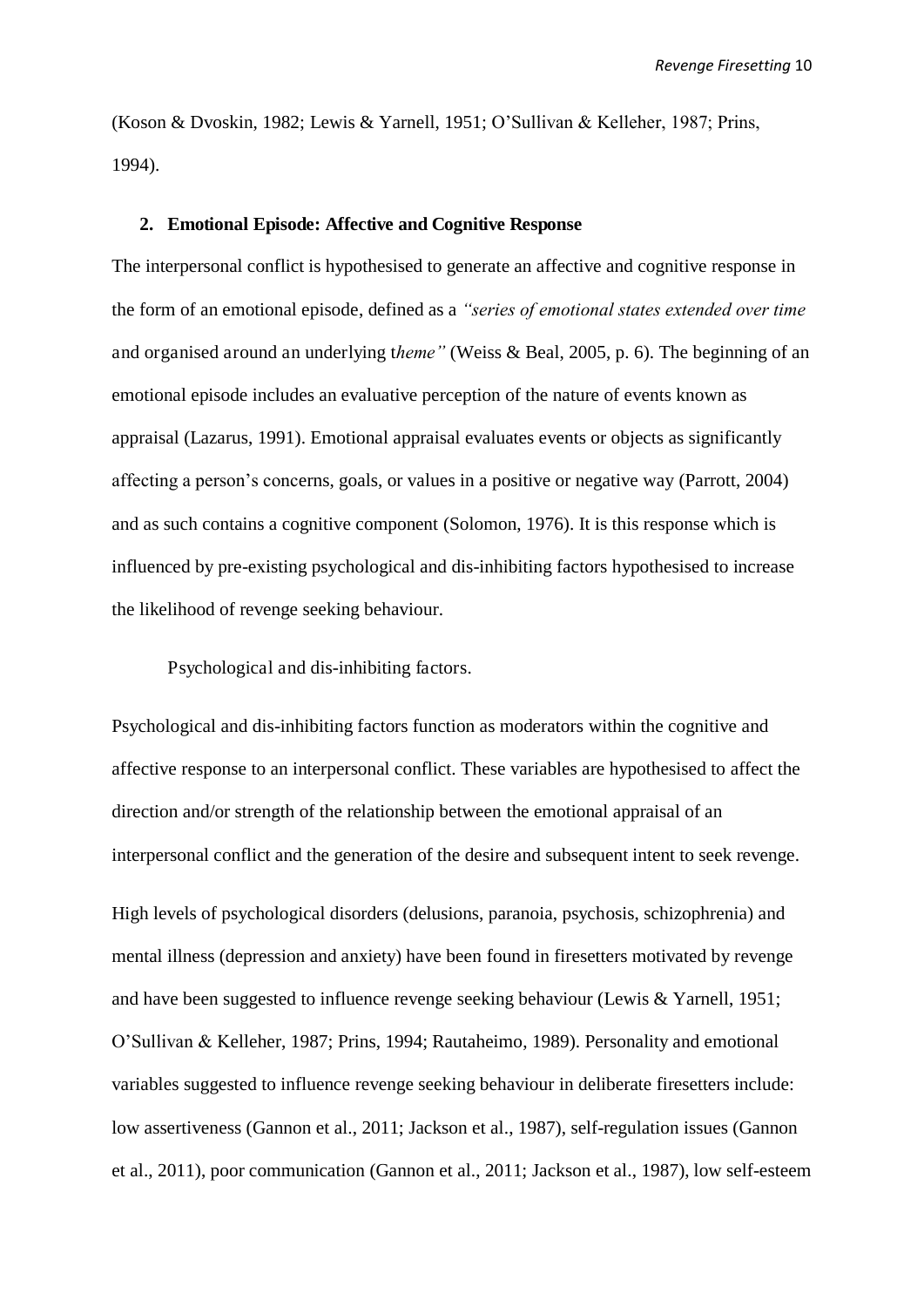(Duggan & Shine, 2001), poor problem solving (Inciardi, 1970; Lewis & Yarnell, 1951), impulsivity (Gannon et al., 2011), dispositional empathy (Davis, 1983), belief in a just world (Rubin & Peplau, 1975), hostility and aggression (Koson & Dvoskin, 1982), rumination (Prins, 1994), threatened egotism (Bushman & Baumeister, 1998), low agreeableness and high neuroticism (Meier & Robinson, 2004; Skarlicki, Folger & Tesluk, 1999). In conjunction with these psychological factors, dis-inhibiting factors work to inhibit rational thinking and promote an aggressive response. High levels of substance and alcohol misuse have been found in firesetters motivated my revenge (Prins, 1994; Rautaheimo, 1989) and particularly, the disinhibiting role of alcohol found to influcence revenge seeking behaviour (O'Sullivan & Kelleher, 1987).

#### Emotional episode.

The cognitive and affective response to an interpersonal conflict, influenced by psychological and dis-inhibiting factors, is manifested by an emotional episode.

a. Negative emotional appraisal.

At the start of the emotional episode, the interpersonal conflict is likely to be appraised negatively as it is considered a negative experience, affecting the individual's concerns, goals, and values (Parrott, 2004). Such a negative emotional appraisal is likely to generate a range of emotional states extended over time and all linked to the conflict. Specific to revenge firesetters include: jealousy (Hurley & Monahan, 1969; Lewis & Yarnell, 1951), hatred and envy (Rautaheimo, 1989), feelings of protest (Dennet, 1980), anger (Hill et al., 1982) animosity (Kocsis, 2002), and feeling hard done by, harassed or wronged in some way (Prins, 1994). The preponderance of emotional states noted in the literature suggests, in line with the research on emotion, that a negative emotional apparaisal of an interpersonal conflict is likely to be at the root of forming the desire and intent to seek revenge.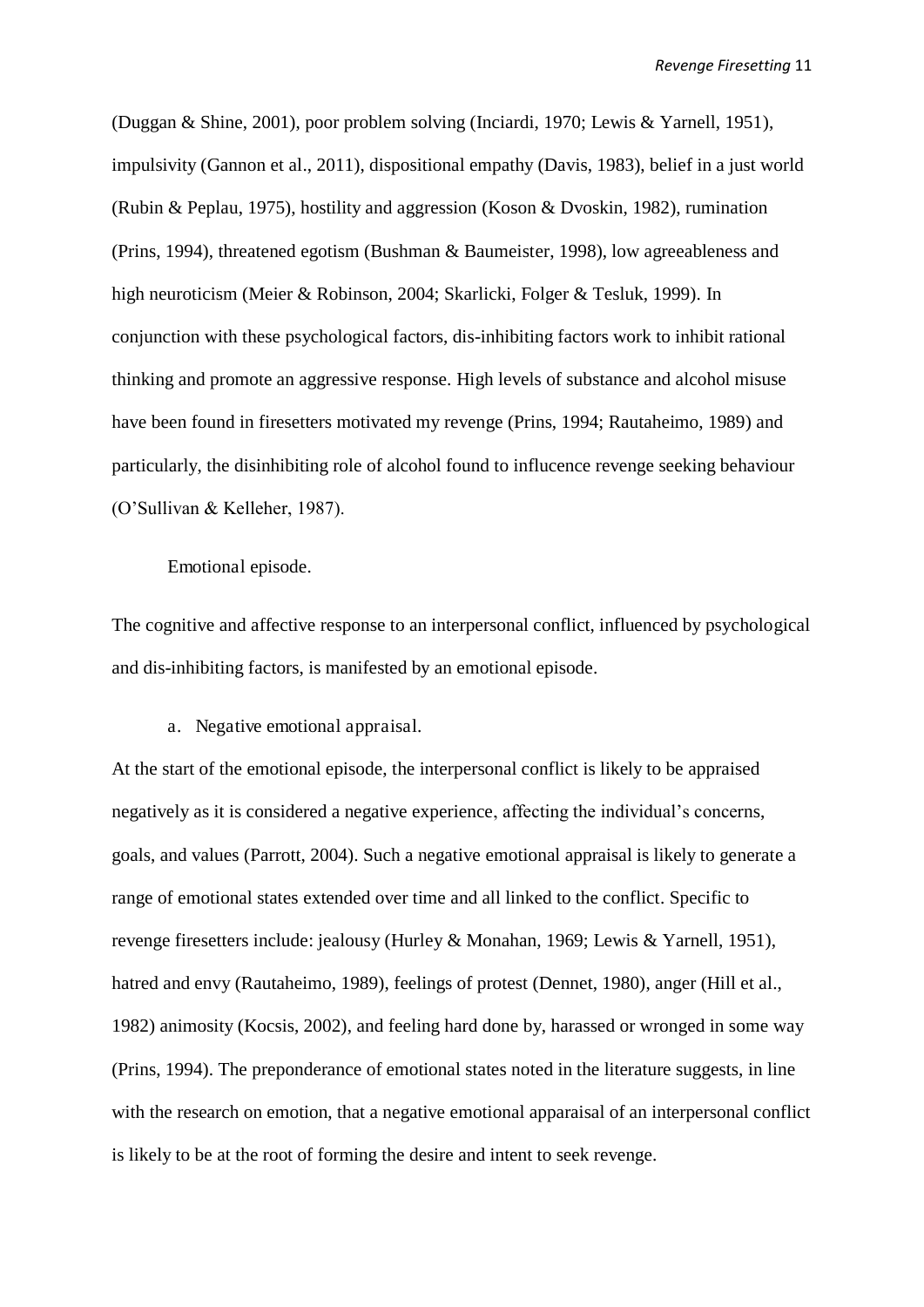b. Desire and intent to seek revenge.

Emotional reactions can involve changes in thinking, behaviour, physiology, and expression, consequently effecting social interactions and relationships (Parrott, 2004). Emotional states are normally considered acute, erratic, behaviourally disorganised and non-habitual (Reber, 1995). They tend to have motivational properties and the components of a motivational disposition often have a strong emotional element to them (Reber, 1995). O'Sullivan and Kelleher (1987) highlighted the relevance of aggressive behaviour in revenge firesetters and their inability to deal with their affective state, or communicate and express emotions. Thus, an acute emotional response in the revenge firesetter, such as hatred or jealousy, is hypothesised to generate a desire for revenge and this desire is translated into intent with the influencing role of the psychological and dis-inhibiting moderators inhibiting rational thinking, and instead promoting revenge seeking behaviour.

#### **3. Firesetting as a Goal Directed Behaviour**

Once the intent to seek revenge is formulated, firesetting is hypothesised to be chosen as an appropriate goal directed behaviour. Here, fire is used as a tool to inflict comparative suffering or enforced understanding in order to fulfill the goal of revenge. A range of contextual factors and beliefs may come into play, influencing why an indiviudal may specifically choose fire in their offence.

#### Contextual factors.

Contextual factors refer to social and develepmental factors whereby firesetting is a form of learned hostility or aggression as explicated by social learning theory (Bandura, 1976; Kolko & Kazdin, 1986; Macht & Mack, 1968; Singer & Hensley, 2004; Vreeland & Levin, 1980). The behaviour results from problematic backgrounds (i.e., low socio-economic status, poor education, unemployment, lack of social support and marital ties) and negative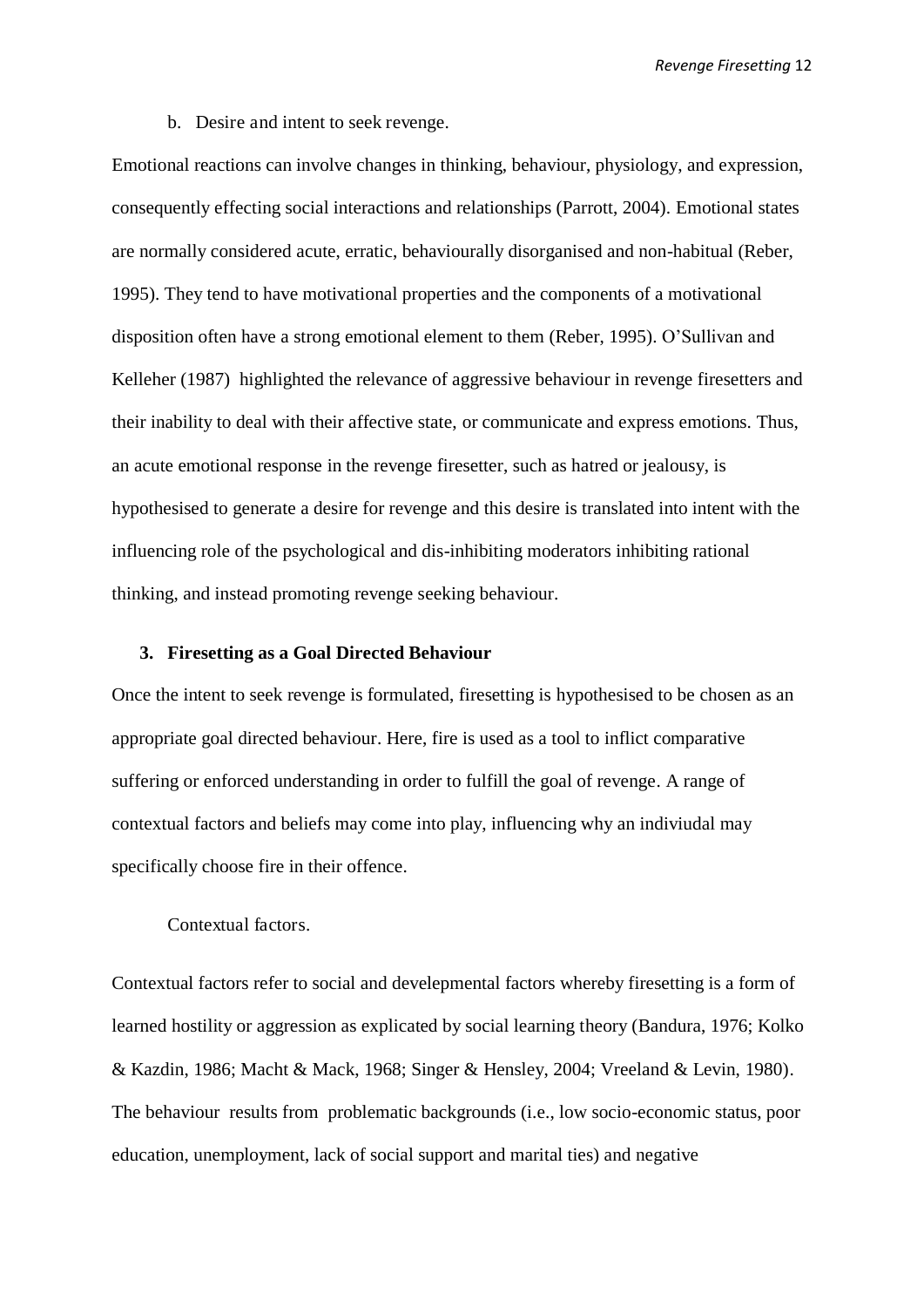developmental experiences and role models (i.e., poor childhood socialization, abusive family backgrounds) which may contribute to increased aggression, poor coping skills, and a lack of assertiveness and it is these traits which are likely to increase the propensity of firesetting in an attempt to gain positive environmental control (Gannon & Pina, 2010). A history of antisocial behaviour and/or violent offending is also likely to influence the choice of fire (see Gannon et al., 2011).

#### Fire as a tool.

Fire is hypothesised to be chosen as a tool to satisfy revenge via two main goals. First, firesetting may be chosen to inflict comparative suffering by ensuring maximum destruction and therefore significant loss or pain to the target. Research suggests avengers who approached seeking revenge from an emotional perspective focused on restoring equity – they were hurt and they wanted the perpetrator to feel equally hurt (Stillwell, Baumeister  $\&$ Del Priore, 2008). Here, the fire itself is intended to be destructive (Lewis & Yarnell, 1951). Dickens et al., (2009) found 36% of deliberate firesetters to have caused serious injury, loss of life or extensive damage to property. Via the second goal, firesetting is chosen to inflict enforced understanding by delivering a significantly frightening message to the target in order to restore the offender's own sense of power. Research suggests the use of fire is to assert power and justification for the attack is to institute change, draw attention and relieve frustrations as a means of emotional acting out (Canter & Fritzon, 1998; Geller, 1992; Wood, 2000).

#### Beliefs.

Certain attitudes and beliefs held by the revenge firesetter may equally explain the choice of fire. Retaliatory action is more likely if offence supportive attitudes are held and the individual perceives they will not be sanctioned as a result of the firesetting (Stillwell,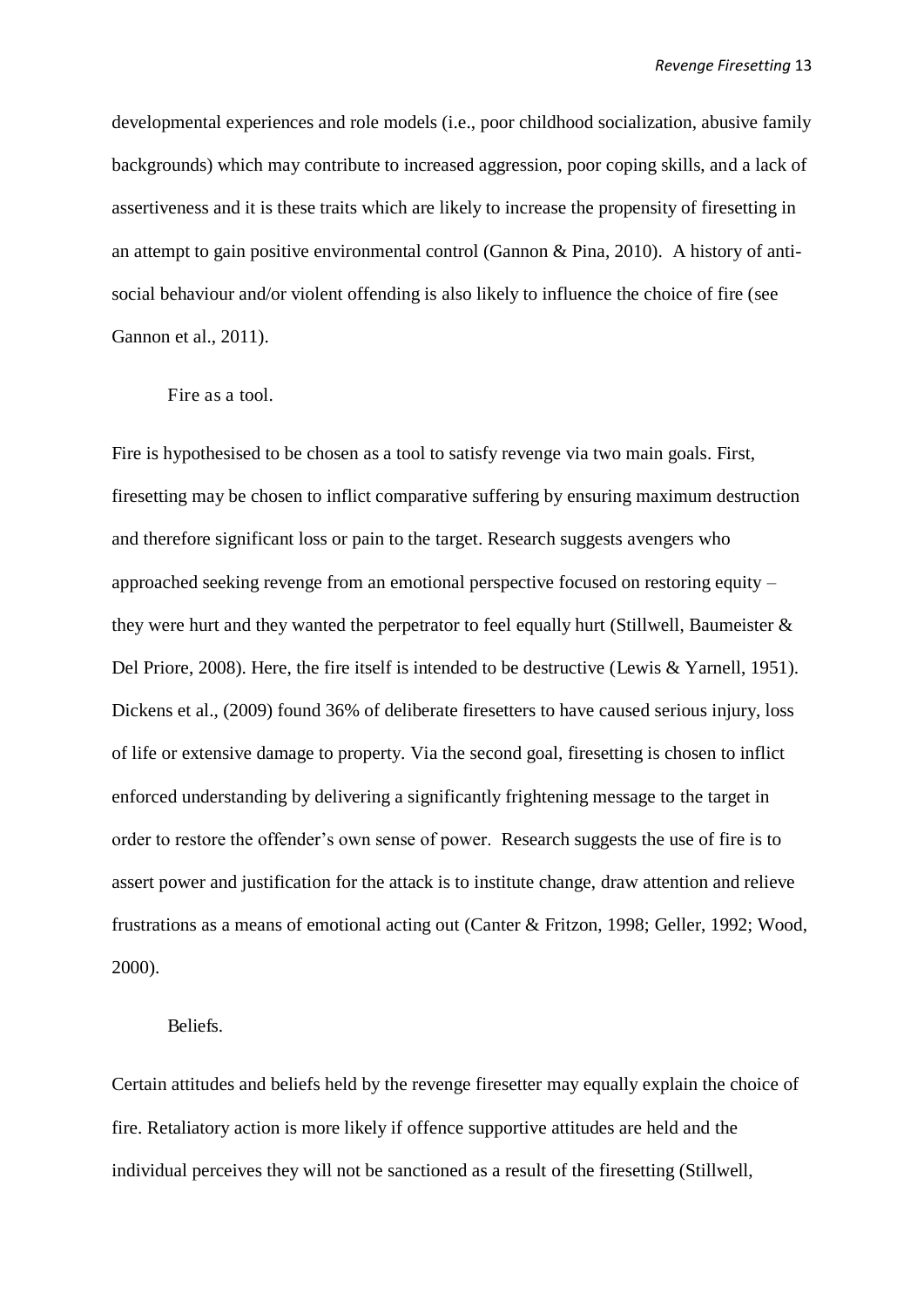Baumeister, & Del Priore, 2008). Given the preponderance of low apprehension and conviction rates for arson related offences, it is likely fire is chosen as potential offenders believe the crime will go undetected.

Other more deep seated beliefs around fire may also serve to explain why fire is chosen. It has recently been suggested firesetters motivated my revenge may hold certain implicit theories. Implicit theories are essentially a number of interconnected beliefs that form a coherent picture of the world, comprised of beliefs concerning the nature of the world, the offender, the victim, and values or desires associated with all three (Ward, 2000). Implicit theories can become distorted if the underlying observations are skewed or mis-represented and these may generate cognitive distortions which then help to facilitate firesetting behaviour. Ó Ciardha and Gannon (2011)**,** hypothesised firesetters falling into the Grievance and Anti-Social Trajectories of the M-TTAF who may be motivated by revenge, are likely to hold three types of implicit theory. First, Dangerous World, whereby the world is seen as a hostile and unwelcoming place, grievances against it or specific people/groups are likely to be held and there might be the need to fight back against a perceived threat. Second, is the Normalisation of Violence, whereby violence is believed to be a normal or acceptable way of dealing with situations or others. Third, Fire as a Powerful Tool, whereby fire is seen as a powerful tool to send a message and used to enhance the firesetter's own sense of authority.

It has also recently been suggested the choice of fire could also be explained by inappropriate fire scripts, also interconnected to implicit theories (Gannon et al., 2011). Fire scripts refer to an individual's views about the potential uses and meanings of fire which have become distorted as a result of learning. Gannon et al. (2011), refer to an aggression-fire fusion script held by individuals in the Grievance Trajectory of the M-TTAF. In this script, displaced aggression is appraised as a means for delivering revenge or warnings to others. The authors theorise fire becomes linked within the script as a means of communication, allowing the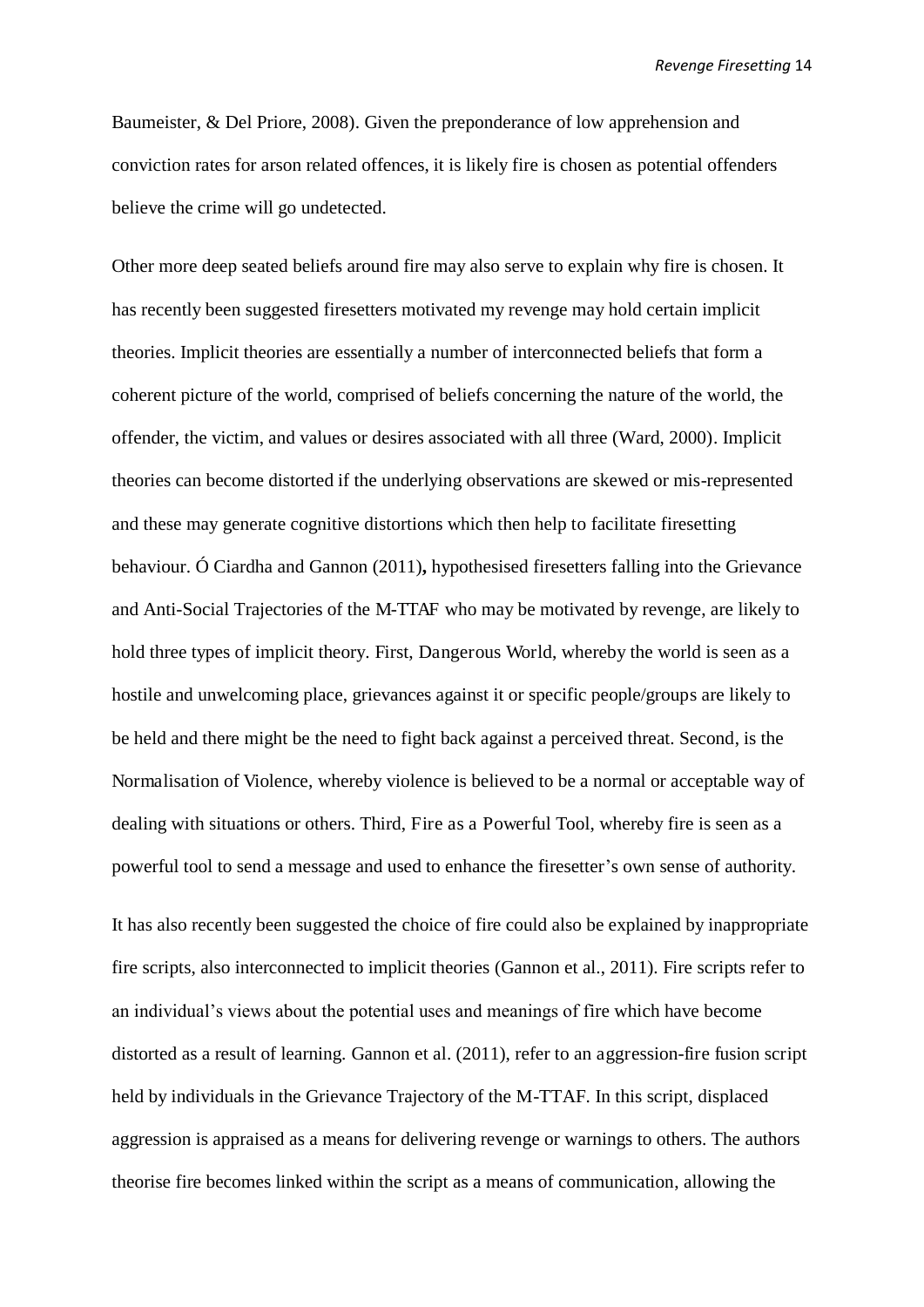individual to send an authoritative message via a destructive natural force, while remaining emotionally detached (Gannon et al., 2011).

#### **Summary and Concluding Remarks**

In this paper, a new conceptual framework of revenge firesetting was proposed. The elements of the new framework are theoretically well supported by existing findings in the literature and offer a new perspective of the role of motivation, emotion and intentionality in firesetting behaviour. The theory expands on existing taxonomies and classifications of deliberate firestting behaviour by developing the concept of revenge beyond that of a categorical label assigned to a group of individuals. The theory also ties in with contemporary theories of firesetting (Dynamic Behaviour Theory; Fineman, 1995; M-TTAF; Gannon et al., 2011). Finally, re-conceptualising revenge firesetting into this new framework enables integration with Jackson et al.'s (1987) Functional Analysis Theory. The theory argues firesetting is utilised to resolve problems or difficult circumstances that are perceived by the individual to be impossible to solve via alternative methods, which would tie in with the latter two stages of our new framework (affective and cognitive response; firesetting as a goal directed behaviour).

In terms of utility in clinical practice, the proposed framework provides a conceptually coherent account of revenge firesetting and may even provide a new basis for understanding revenge in offending behaviour more generally. Each section of the model can be broken down for the purposes of assessment or treatment of firesetters enabling a more evidencebased approach to practice. However, it is noteworthy this is a hypothetical framework and future research should seek to further validate the model, and make any necessary amendments and refinements. Other motivational drivers could also be isolated, reviewed and re-assessed in the same fashion. Doing so would certainly inform and provide explanatory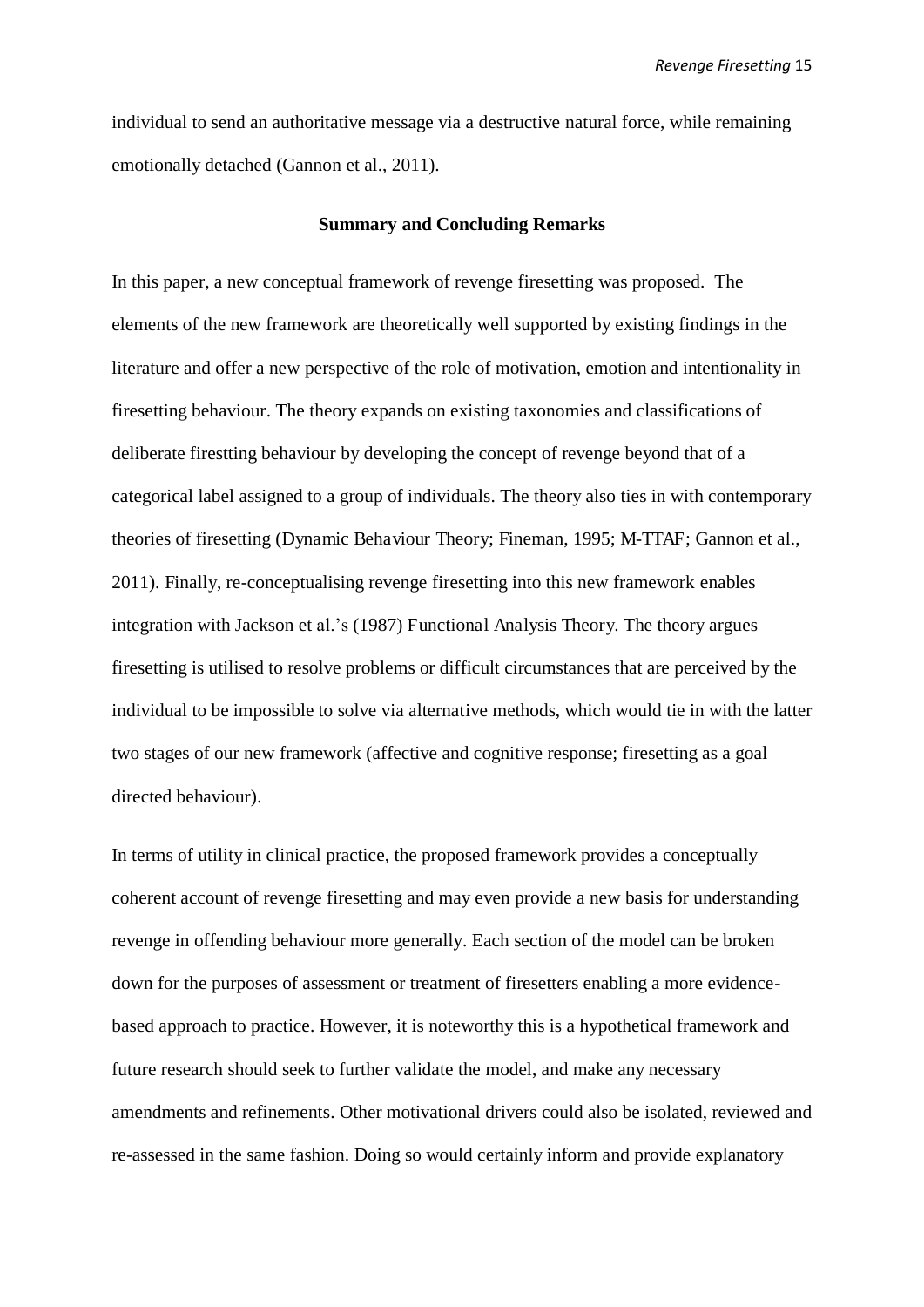depth for wider multi-factor theories of deliberate firesetting. This would also provide further tools for the assessment and treatment of revenge firesetters, thus aiding the development of more targeted intervention programmes which are desperately needed given the scale and consequences of deliberate firesetting behaviour.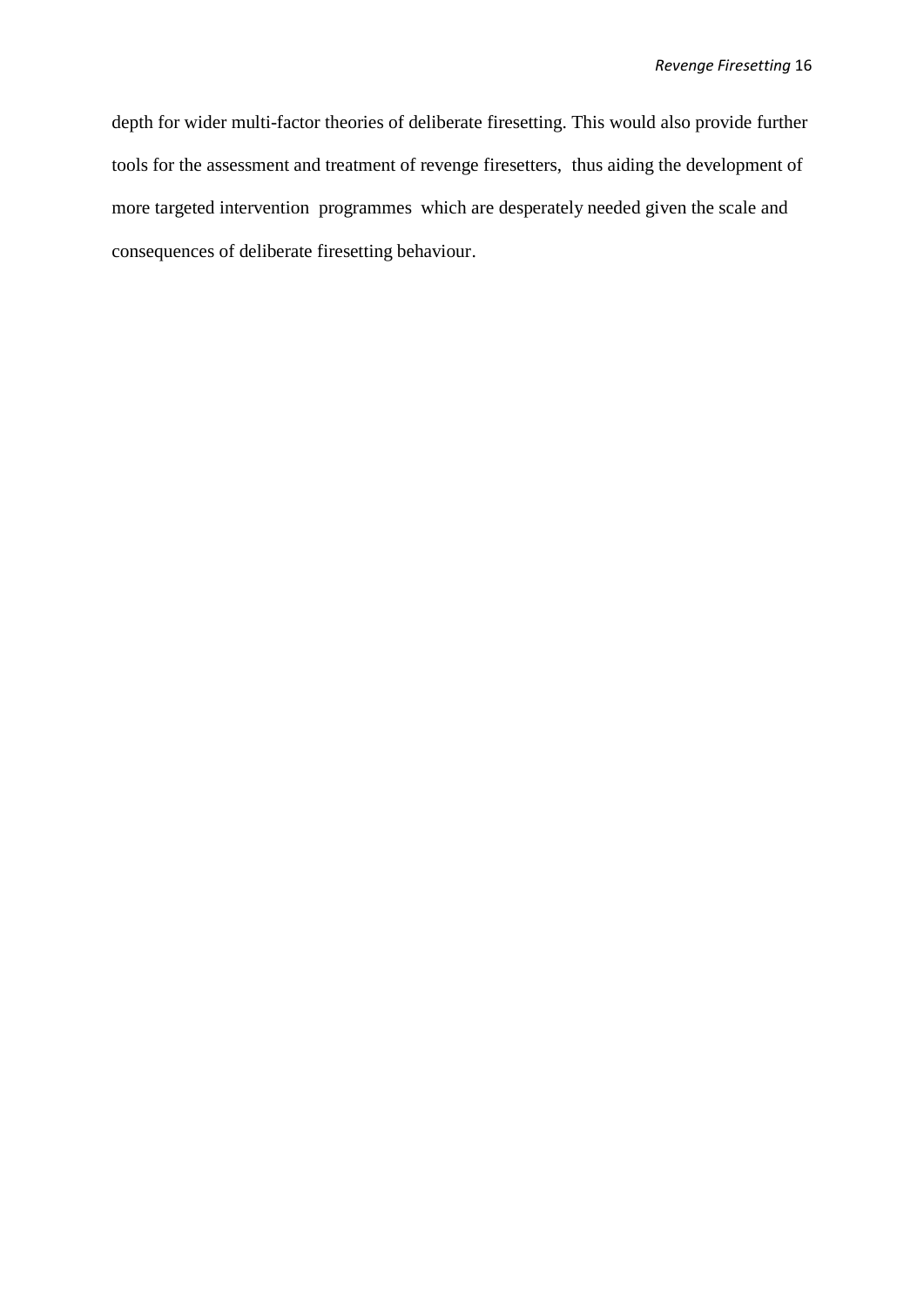- American Psychiatric Association. (2000). Diagnostic and statistical manual of mental disorders, DSM-IV-TR. Washington, DC: American Psychiatric Association.
- Anderson, C.A., & Bushman, B.J. (2002). Human Aggression. Annual Review of Psychology, 53, 27-51.
- Anderson, C.A., & Dill, K.E. (2000). Video games and aggressive thoughts, feelings, and behaviour in the laboratory and in life. Journal of Personality and Social Psychology, 78 (4), 772-790. doi: 10.1037/0022-3514.78.4.772
- Aquino, K., Tripp, T.M., & Bies, R.J. (2006). Getting even or moving on? Power, procedural justice, and types of offense as predictors of revenge, forgiveness, reconciliation, and avoidance in organizations. Journal of Applied Psychology, 91(3), 653-668. doi: 10.1037/0021-9010.91.3.653
- Bandura, A. (1976). Self-reinforcement: Theoretical and methodological considerations. Behaviorism, 4 (2), 135-155.
- Baumeister, R. F. (1997). Evil: Inside human violence and cruelty. New York: Freeman.
- Bies, R. J., & Tripp, T. M. (1996). Beyond distrust: ''Getting even" and the need for revenge. In R. M. Kramer & T. R. Tyler (Eds.), Trust in organizations: Frontiers of theory and research (pp. 246–260). Thousand Oaks, CA: Sage.
- Bradford, J. (1982). Arson: A clinical study. Canadian Journal of Psychiatry, 27 (3), 188- 193.
- Bushman, B. J., & Baumeister, R. F. (1998). Threatened egotism, narcissism, self-esteem, and direct and displaced aggression: Does self-love or self-hate lead to violence?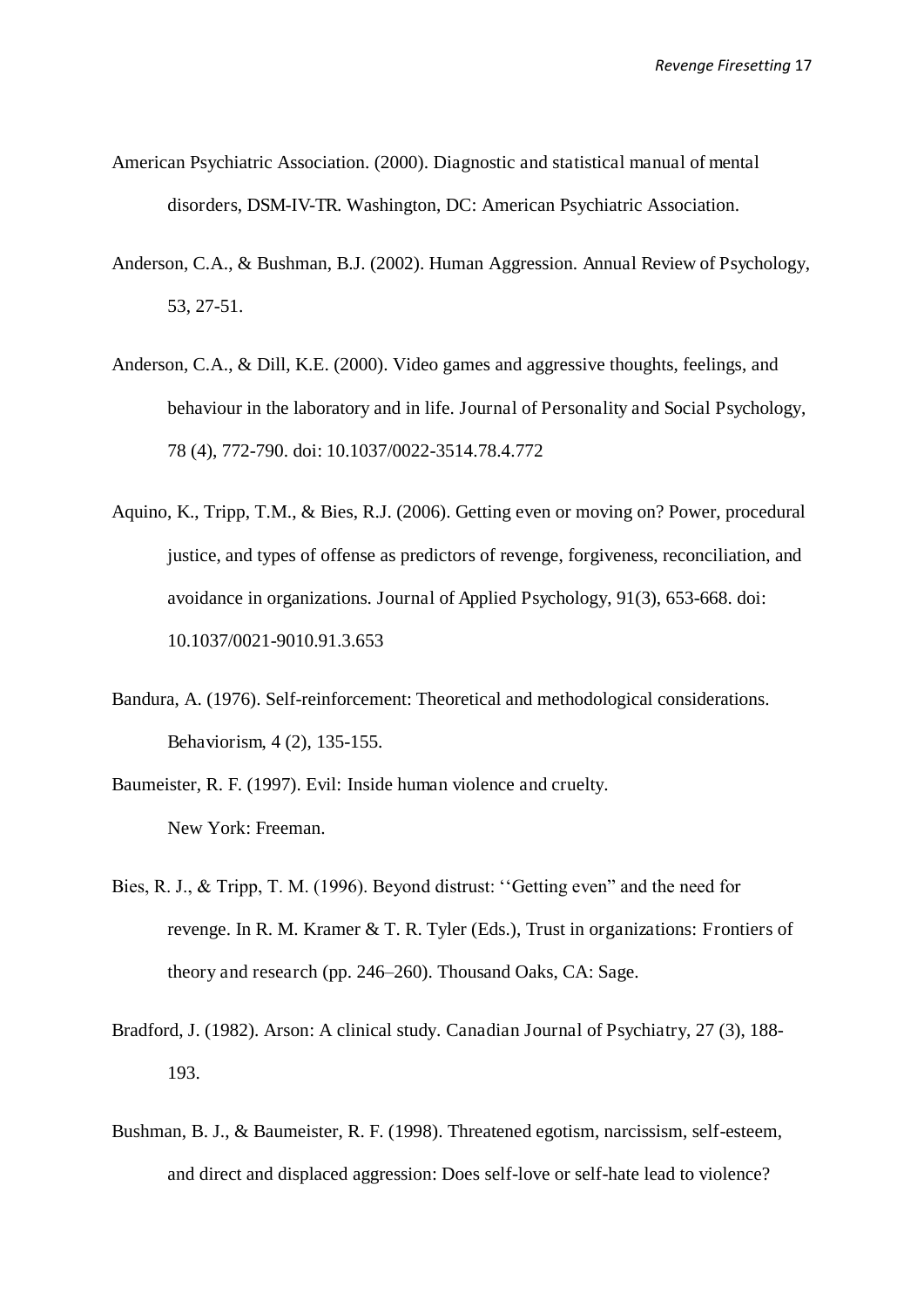Journal of Personality and Social Psychology, 75 (1), 219–229. doi: 10.1037/0022- 3514.75.1.219

- Byrne, J., & Roberts, A. (2007). New directions in offender typology design, development and implementation: can we balance risk, treatment and control? Aggression and Violent Behaviour, 12 (5), 483-492. doi:10.1016/j.avb.2007.02.009
- Canter, D., & Fritzon, K. (1998). Differentiating arsonists: A model of firesetting actions and characteristics. Legal and Criminological Psychology, 3 (1), 73-96.
- Crombag, H., Rassin, E., & Horselenberg, R. (2003). On vengeance. Psychology, Crime & Law, 9 (4), 333–344. doi: 10.1080/1068316031000068647
- Davis, M. H. (1983). Measuring individual differences in empathy: Evidence for a multidimensional approach. Journal of Personality and Social Psychology, 44 (1), 113–126. doi: 10.1037/0022-3514.44.1.113
- Dennet, M. (1980). Fire investigation. Oxford: Pergamon Press.
- Dickens, G., & Sugarman, P. (in press). Differentiating firesetters: lessons from the literature on motivation and dangerousness. In G. Dickens, P. Sugarman, & T. Gannon (Eds.), Firesetting and mental health: theory, research and practice (pp. 94-127). RCPsych Pubs
- Dickens, G., Sugarman, P., Edgar, S., Hofberg, K., Tewari, S., & Ahmad, F. (2009). Recidivism and dangerousness in arsonists. Journal of Forensic Psychiatry & Psychology, **20 (**5), 621–639. 10.1080/14789940903174006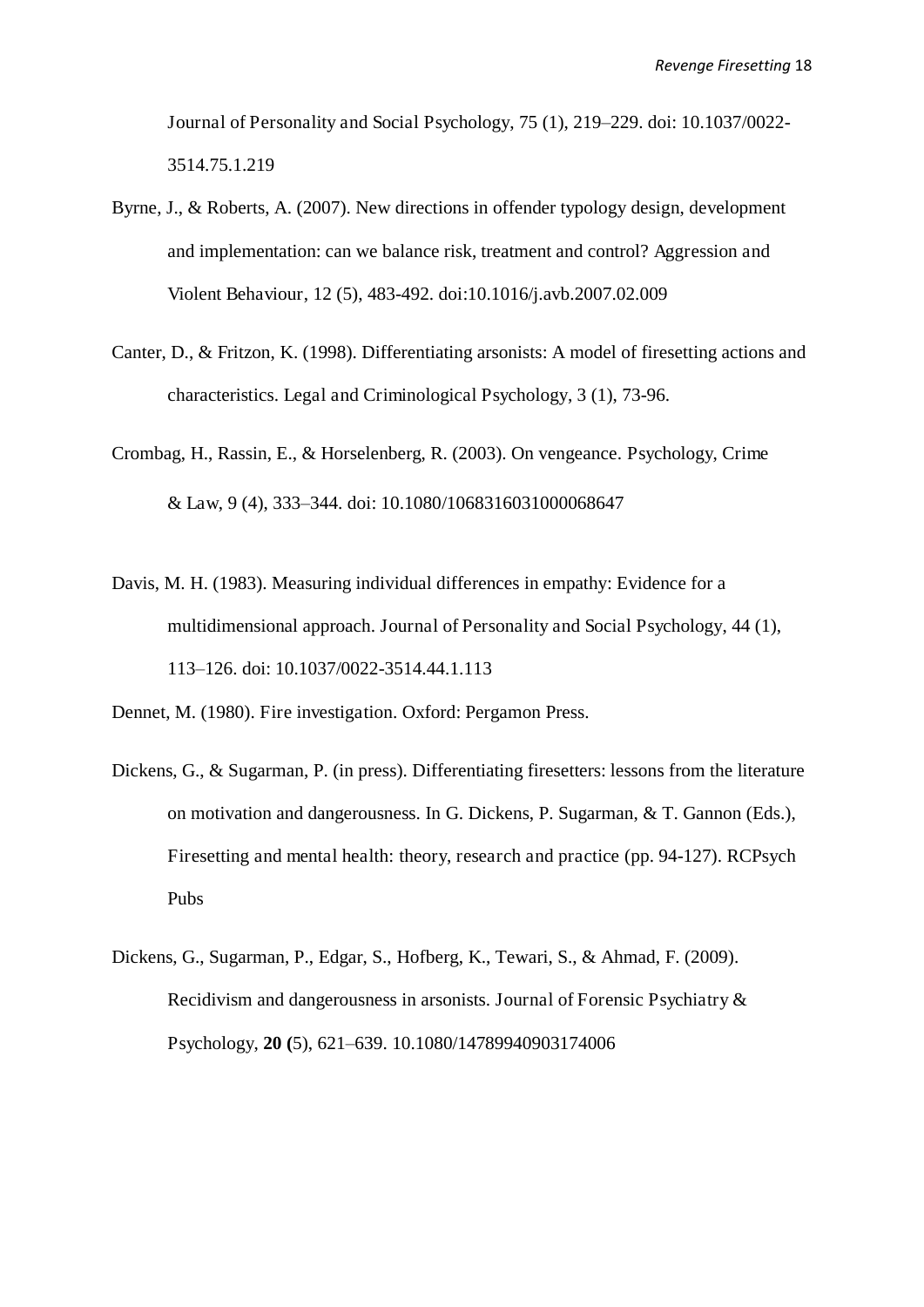- Doley, R., Fineman, K., Fritzon, K., Dolan, M., & McEwan, T. (2011). Risk factors for recidivistic arson in adult arson offenders. Psychology, Psychiatry and Law, 18, 378- 394. doi: 10.1080/13218719.2011.559155.
- Duggan, L., & Shine, J. (2001). An Investigation of the Relationship between Personality Disorder, Hostility, Neuroticism and Self-Esteem amongst Incarcerated Fire-Setters. Prison Service Journal, Issue 133.
- Fineman, K. R. (1980). Firesetting in childhood and adolescence. Psychiatric Clinics of North America, 3, 483−499.
- Fineman, K. R. (1995). A model for the qualitative analysis of child and adult fire deviant behavior. American Journal of Forensic Psychology, 13 (1), 31−60.
- French, P. A. (2001). The virtues of vengeance. Kansas: The University Press of Kansas.
- Freud, S. (1932). The acquisition of power over fire. International Journal of Psychoanalysis, 13, 405−410.
- Frijda, N. H. (1994). The lex talionis: On vengeance. In S. H. M. van Goozen, N. E. van der Poll, & J. A. Sergeant (Eds.), Emotions: Essays on emotion theory (pp. 263–289). Hillsdale, NJ: Erlbaum.
- Gannon, T. A. (2011). Female arsonists: Key features, psychopathologies, and treatment needs. Psychiatry: Interpersonal and Biological Processes, 73 (2), 173-189. doi: 10.1521/psyc.2010.73.2.173
- Gannon, T.A., Ó Ciardha, C., & Doley, R., & Alleyne, E. (2011) The Multi-Trajectory Theory of Adult Firesetting (M-TTAF). Aggression and Violent Behavior. doi:10.1016/j.avb.2011.08.001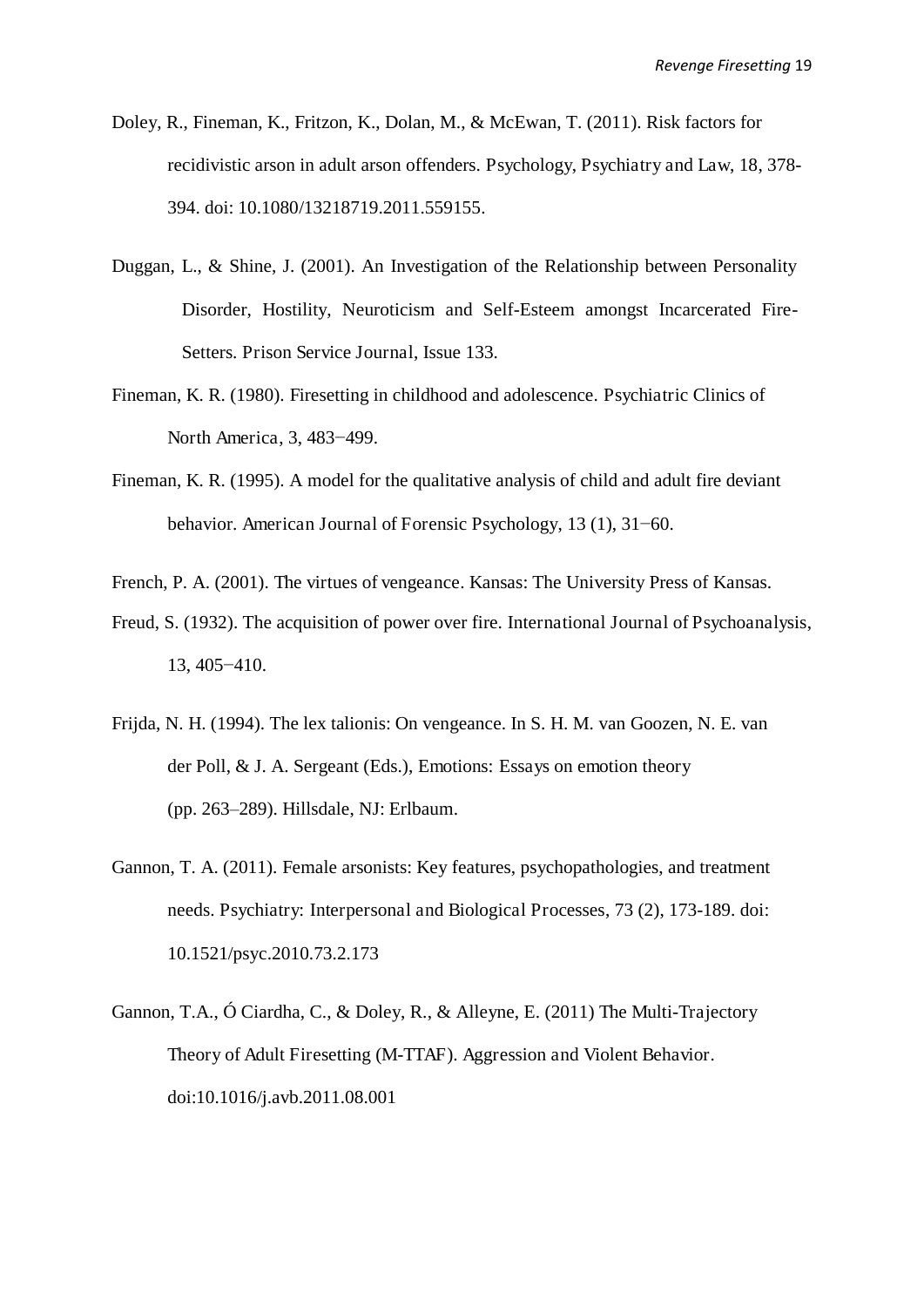- Gannon, T.A., & Pina, A. (2010). Firesetting: psychopathology, theory and treatment. Aggression and Violent Behaviour, 15(3), 224-238. doi:10.1016/j.avb.2010.01.001
- Geller, J., Fisher, W., & Bertsch, G. (1992). Who repeats? A follow-up study of state hospital patients' firesetting behaviour. Psychiatric Quarterly, 63, 143-157.
- Gollwitzer, M., & Denzler, M. (2009). What makes revenge sweet: Seeing the offender suffer or delivering a message? Journal of Experimental Social Psychology, 45, 840-844. doi: 10.1016/j.jesp.2009.03.001.
- Hill, R., Langevin, R., Paitich, D., Handy, L., Russon, A., & Wilksinson, L. (1982). Is arson an aggressive act or a property offence? A controlled study of psychiatric referrals. Canadian Journal of Psychiatry, 27 (8), 648-654.
- Hurley, W., & Monahan, T. (1969). Arson: the criminal and the crime. British Journal of Criminology, 9, 4-21.
- Icove, D., & Estepp, M. (1987). Motive-based offender profiles of arson and fire-related crimes. FBI Law Enforcement Bulletin, 56 (4), 17-23.
- Inciardi, J. (1970). The adult firesetter. Criminology, 8, 145-155. doi: 10.1111/j.1745- 9125.1970.tb00736.x
- Jackson, H., Glass, C., & Hope, S. (1987). A functional analysis of recidivistic arson. British Journal of Clinical Psychology, 26 (3), 175−185.
- Kalmar, D.A., & Sternberg, R.J. (1988). Theory knitting: An integrative approach to theory development. Philosophical Psychology, 1(2), 1988, 153-170. doi: 10.1080/09515088808572934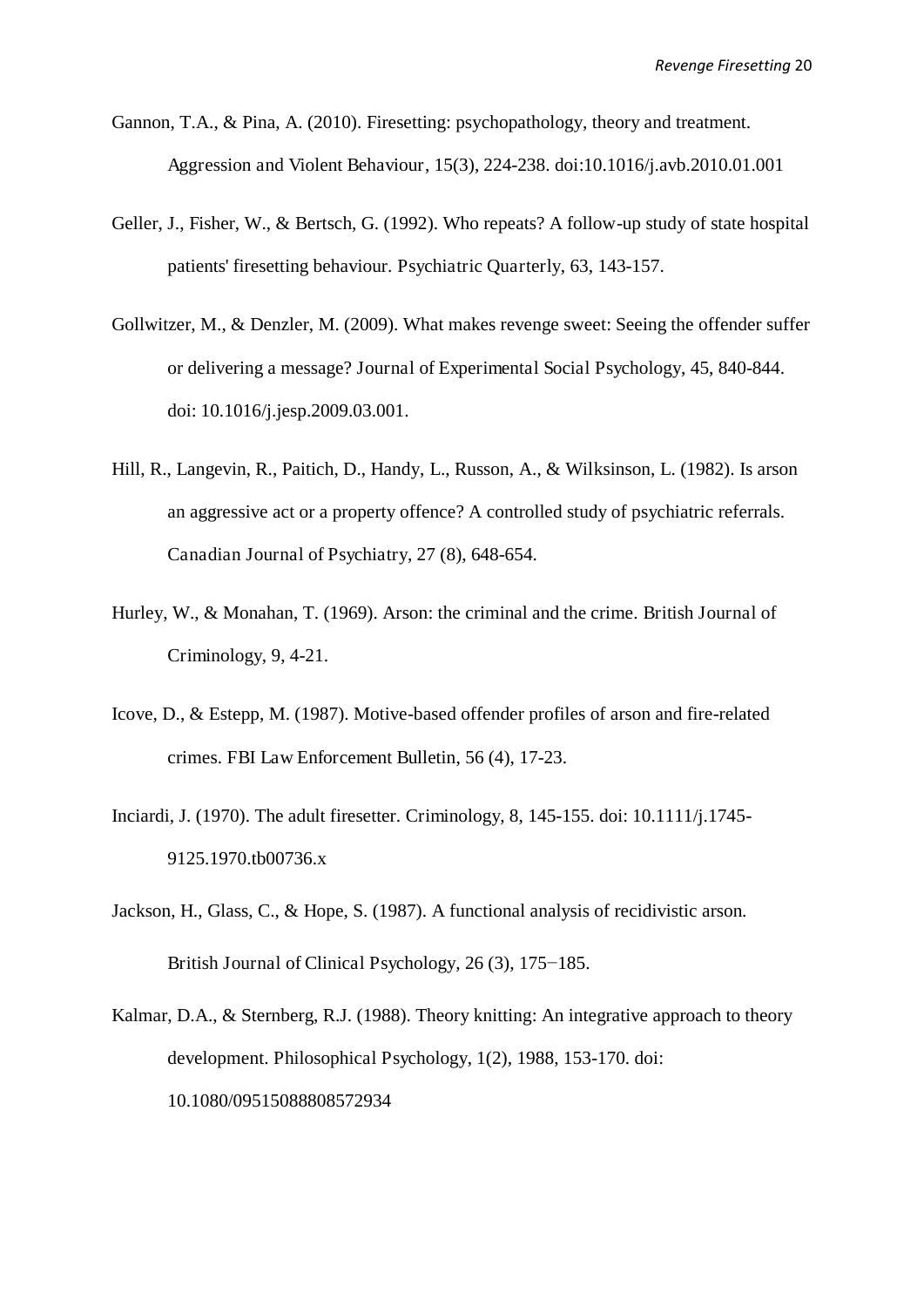- Kocsis, R. (2002). Arson: exploring motives and possible solutions. Australian Institute of Criminology , 236, 1-6.
- Kocsis, R., & Cooksey, R.W. (2002). Criminal Psychological Profiling of Serial Arson Crimes. International Journal of Offender Therapy and Comparative Criminology, 46, 631-656. doi: 10.1177/0306624X02238159
- Kolko, D. J., & Kazdin, A. E. (1986). A conceptualization of firesetting in children and adolescents. Journal of Abnormal Child Psychology, 14 (1), 49-61. doi: 0.1007/BF00917221
- Koson, D., & Dvoskin, J. (1982). Arson: A diagnostic study. Bulletin of the American Academy of Psychiatry and the Law, 10 (1), 39-49.
- Lambie, I., & Randell, I. (2011). Creating a firestorm: A review of children who deliberately light fires. Clinical Psychology Review, 31 (3), 307-327. doi: 10.1016/j.cpr.2010.12.010

Lazarus, R. (1991). Emotion and Adaptation. New York: Oxford University Press.

- Lewis, N., & Yarnell, H. (1951). Pathological firesetting (pyromania). Nervous and Mental Disease Monographs (Number 82). New York: Coolidge Foundation.
- Macht, L. B., & Mack, J. E. (1968). The firesetter syndrome. Psychiatry, 31(3), 277−288.
- McLean Parks, J. (1997). The fourth arm of justice: The art and science of revenge. In R. J. Lewicki, R. J. Bies, & B. H. Sheppard (Eds.). Research on negotiation in organizations (Vol. VI, pp. 113–144). Greenwich, CT: JAI.
- Meier, B. P., & Robinson, M. D. (2004). Does quick to blame mean quick to anger? The role of agreeableness in dissociating blame and anger. Personality and Social Psychology Bulletin, 30 (7), 856–867. doi: 10.1177/0146167204264764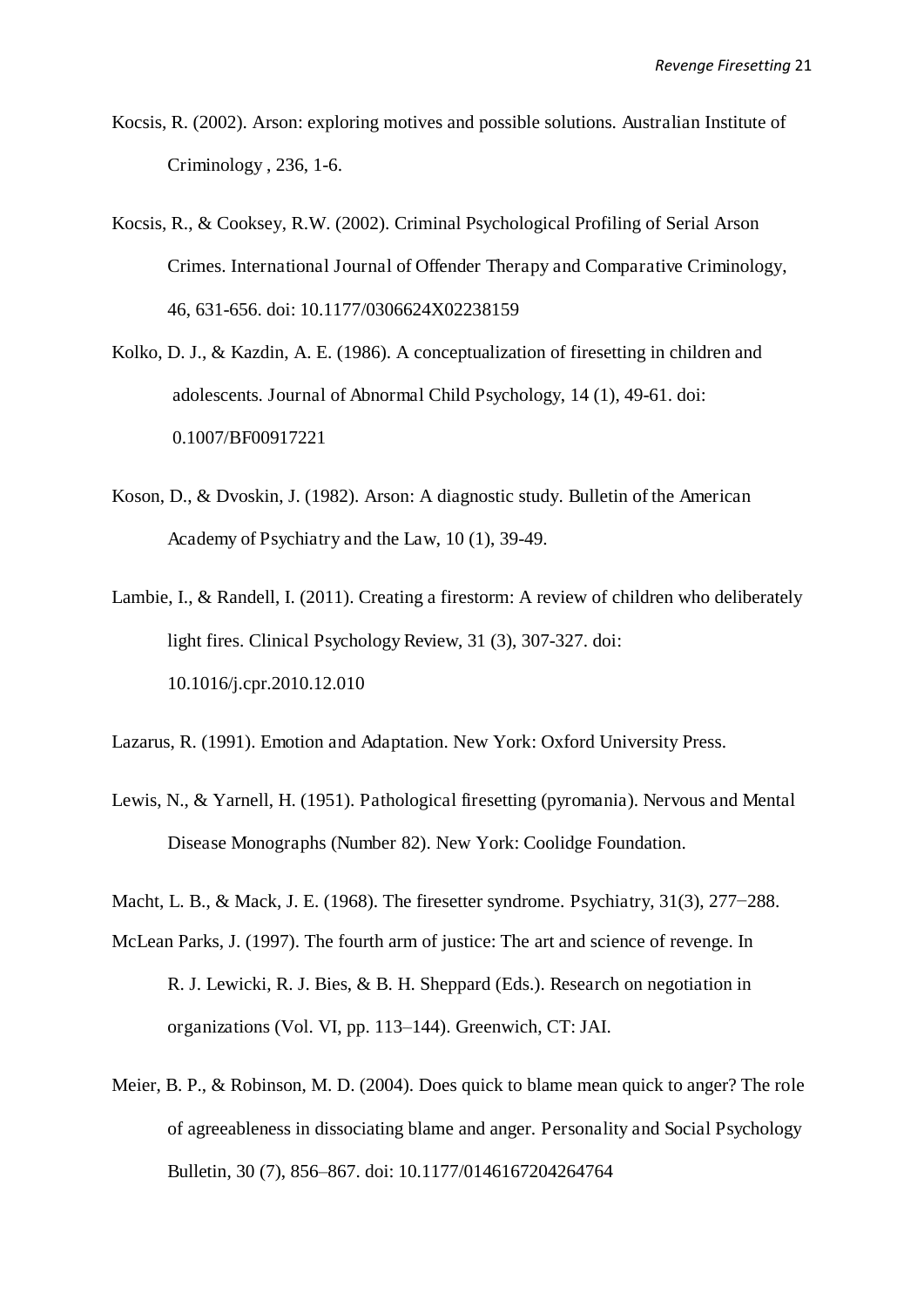Miller, D. T. (2001). Disrespect and the experience of injustice. Annual Review of Psychology, 52, 527–553. doi: 10.1146/annurev.psych.52.1.527

- Murphy, G., & Clare, I. (1996). Analysis of motivation in people with mild learning disabilities (mental handicap) who set fires. Psychology, Crime and Law, 2 (3), 153- 164. doi: 10.1080/10683169608409774.
- Ó Ciardha, C., & Gannon, T. A. (2011). The Implicit Theories of Firesetters. Manuscript submitted for publication.
- O'Sullivan, G., & Kelleher, M. (1987). A study of firesetters in south-west of Ireland. British Journal of Psychiatry, 151, 818-823. doi: 10.1192/bjp.151.6.818
- Oxford Dictionnairies. (2010). Revenge. Retrieved from http://oxforddictionaries.com/view/entry/m\_en\_gb0707100#m\_en\_gb0707100
- Parrott, W. (2004). The Nature of Emotion. In M. Brewer, & M. Hewstone, Emotion and Motivation (pp. 5-21). Oxford: Blackwell Publishing Ltd.
- Prins, H. (1994). Fire-raising: its motivation and management. London: Routledge.
- Prins, H., Tennent, G., & Trick, K. (1985). Motive for arson (fire raising). Medicine, Science and the Law, 25 (4), 275-278.
- Rautaheimo, J. (1989). Finnish study of 180 arsonists arrested in Helsinki. Fire Prevention, 223, 30-34.
- Reber, S. (1995). Dictionary of Psychology (2nd Edition). Penguin.
- Rice, M., & Harris, G. (1995). Violent recidvism: assessing predictive validity. Journal of Consulting and Clinical Psychology, 63 (5), 364-375. doi: 10.1037/0022- 006X.73.4.762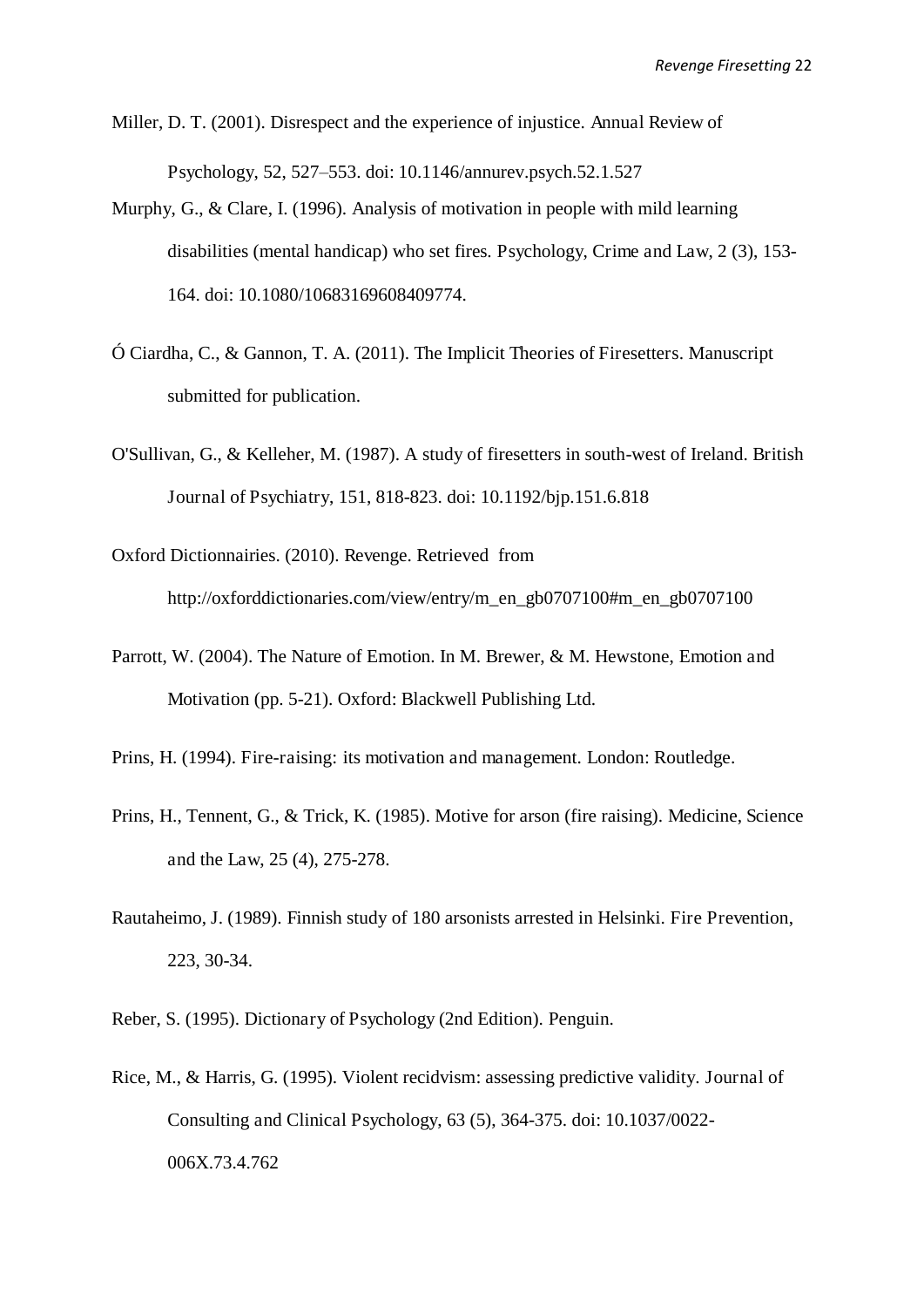- Rider, A. (1980). The firesetter: a psychological profile (part 1). FBI Law Enforcement Bulletin, 49, 6-13.
- Ritchie, E., & Huff, T. (1999). Psychiatric aspects of arsonists. Journal of Forensic Science, 44 (4), 733-740.
- Rubin, Z., & Peplau, L. A. (1975). Who believes in a just world? Journal of Social Issues, 31 (3), 65–89. doi: 10.1111/j.1540-4560.1975.tb00997.x

Scott, D. (1974). The psychology of fire. New York: Charles Scribner's Sons.

- Singer, S. D., & Hensley, C. (2004). Applying Social Learning Theory to childhood and adolescent firesetting: Can it lead to serial murder? International Journal of Offender Therapy and Comparative Criminology, 48 (4), 461−476. doi: 10.1177/0306624X04265087
- Skarlicki, D. P., & Folger, R. (1997). Retaliation in the workplace: The roles of distributive, procedural, and interactional justice. Journal of Applied Psychology, 82 (3), 434–443. doi: 10.1037/0021-9010.82.3.434
- Skarlicki, D., Folger, R., & Tesluk, P. (1999). Personality as a moderator in the relationship between fairness and retaliation. Academy of Management Journal, 42 (1), 100–108.

Solomon, R. (1976). The Passions. Notre Dame: University of Notre Dame Press.

- Stillwell, A., Baumeister, R., & Del Priore, R. (2008). We're all victims here: toward a psychology of revenge. Basic and Applied Social Psychology, 30, 253-263. doi: 10.1080/01973530802375094.
- Swaffer, T., & Hollin, C. (1995). Adolescent firesetting: why do they say they do it? Journal of Adolescence, 18 (5), 619-623. doi: doi:10.1006/jado.1995.1043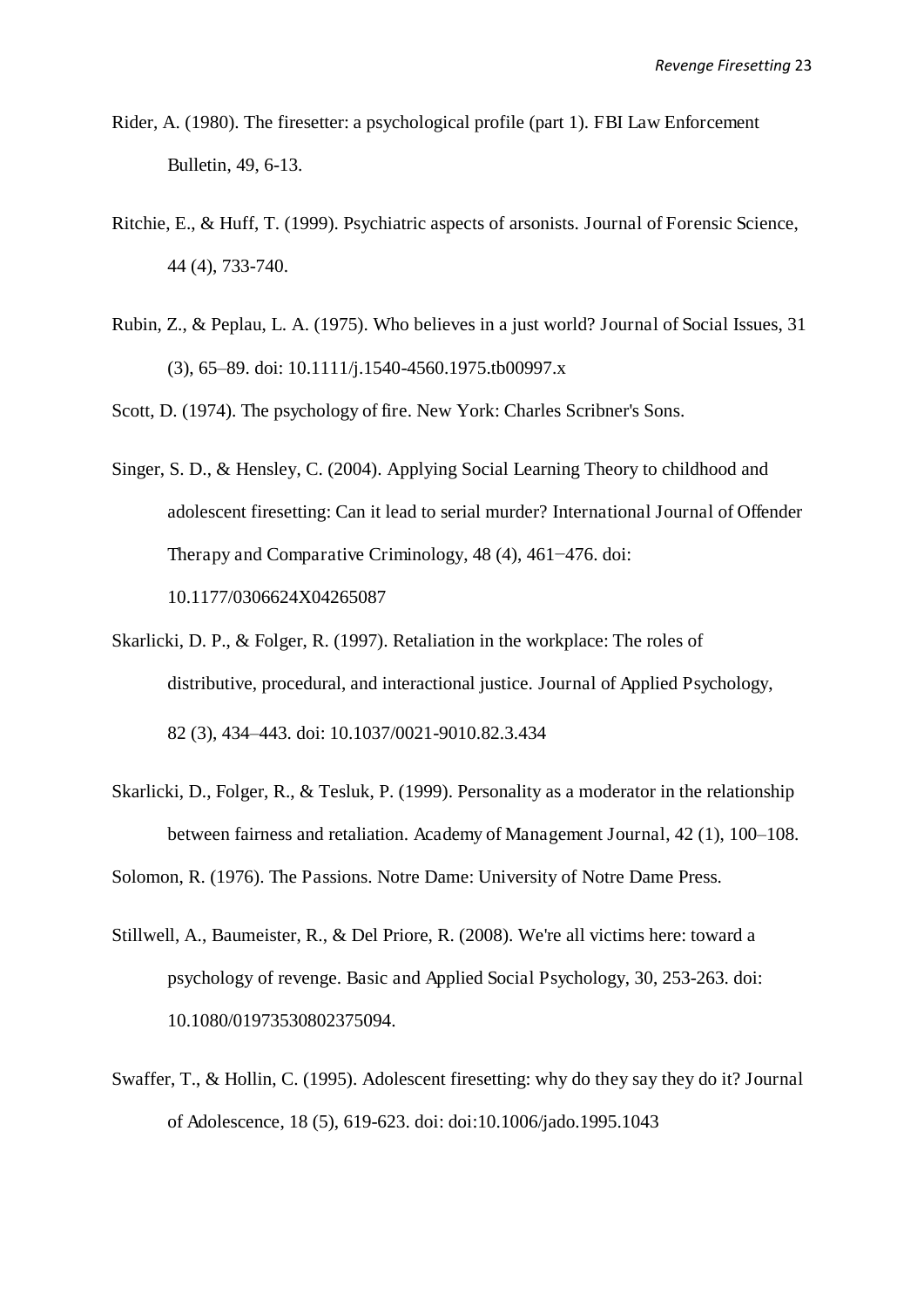- The National Archives. (2011). Criminal Damages Act 1971. Retrieved from http://www.legislation.gov.uk/ukpga/1971/48
- Tripp, T. M., & Bies, R. J. (1997). What's good about revenge? The avenger's perspective. In R. J. Lewicki, R. J. Bies, & B. H. Sheppard (Eds.). Research on negotiation in organizations (Vol. 6, pp. 145–160). Greenwich, CT: JAI.
- Tripp, T. M., Bies, R. J., & Aquino, K. (2002). Poetic justice or petty jealousy? The aesthetics of revenge. Organizational Behavior and Human Decision Processes, 89 (1), 966–984. doi: 10.1016/S0749-5978(02)00038-9
- Vidmar, N. (2001). Retribution and revenge. In J. Sanders & V. L. Hamilton (Eds.), Handbook of justice research in law (pp. 31–63). New York: Kluwer Academic/ Plenum Publishers.
- Virkkunen, M., Nuutila, A., Goodwin, F. K., & Linnoila, M. (1987). Cerebrospinal fluid monoamine metabolite levels in male arsonists. Archives of General Psychiatry, 44 (3), 241−247.
- Virkkunen, M., Kallio, E., Rawlings, R., Tokola, R., Poland, R. E., Guidotti, A.,…Linnoila, M. (1994). Personality profiles and state aggressiveness in Finnish violent offenders, impulsive firesetters and healthy volunteers. Archives of General Psychiatry, 51 (1), 28−33.
- Vreeland, R., & Levin, B. (1980). Psychological aspects of firesetting. In D. Canter (Ed.), Fires and human behaviour (pp. 31-46). Chichester, England: Wiley.
- Ward, T. (2000). Sexual offenders' cognitive distortions as implicit theories. Aggression and Violent Behaviour, 5 (5), 491-507. doi: 10.1016/S1359-1789(98)00036-6
- Weiss, H.M., & Beal, D.J. (2005). Reflections on Affective Events Theory, In Ashkanasy, N.M., Zerbe, W.J., Härtel, C.E.J. (ed.) The Effect of Affect in Organizational Settings